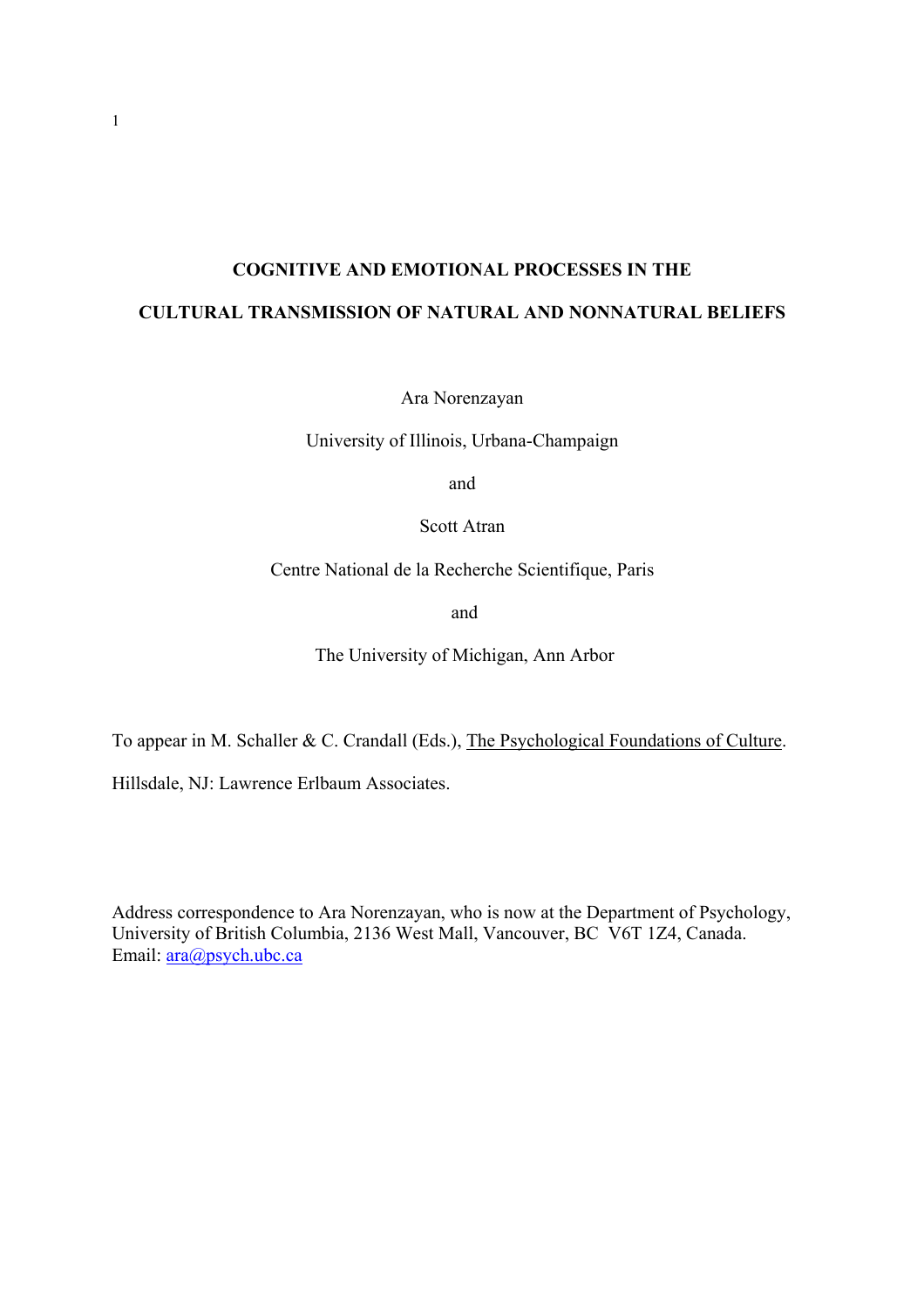#### Cognitive and Emotional Processes in the

Cultural Transmission of Natural and Nonnatural Beliefs

What makes an idea culturally successful, such as the widespread notion in many societies of ancestor-spirits, a haiku, or the recipe for apple pie? To be sure, not all ideas are culturally successful. Some ideas are never represented in minds. Some are represented, but never communicated to others. Yet other ideas are successfully communicated to enough people that they become fashionable for a short time, but quickly fade away. But a small number of ideas are culturally successful: they permanently invade a group of minds. According to an epidemiological approach to explaining culture, then, "contagious" ideas and their material effects, such as texts, tools, buildings, artwork, constitute what we call culture. According to this view, an idea is "cultural" to the extent that it is widespread in a group (Cavalli-Sforza & Feldman, 1981; Sperber, 1990, 1996; see also Campbell, 1974, Dawkins, 1982; Boyd & Richerson, 1985).

 Many factors are important in determining the extent to which ideas achieve a cultural level of distribution. Some are ecological, including the rate of prior exposure to an idea in a population, physical, as well as social facilitators and barriers to communication and imitation, and institutional structures that reinforce or suppress an idea. Others are psychological, including the ease with which an idea can be represented and remembered, the intrinsic interest that it evokes in people so that it is processed and rehearsed, and the motivation and facility to communicate the idea to others. Of all the psychological factors, the mnemonic power of an idea is one of the most important. In fact, Sperber (1996) puts forth memorability as a "law" of the epidemiology of representations, as a necessary (but of course not sufficient) condition for cultural success. The memorability test has two components: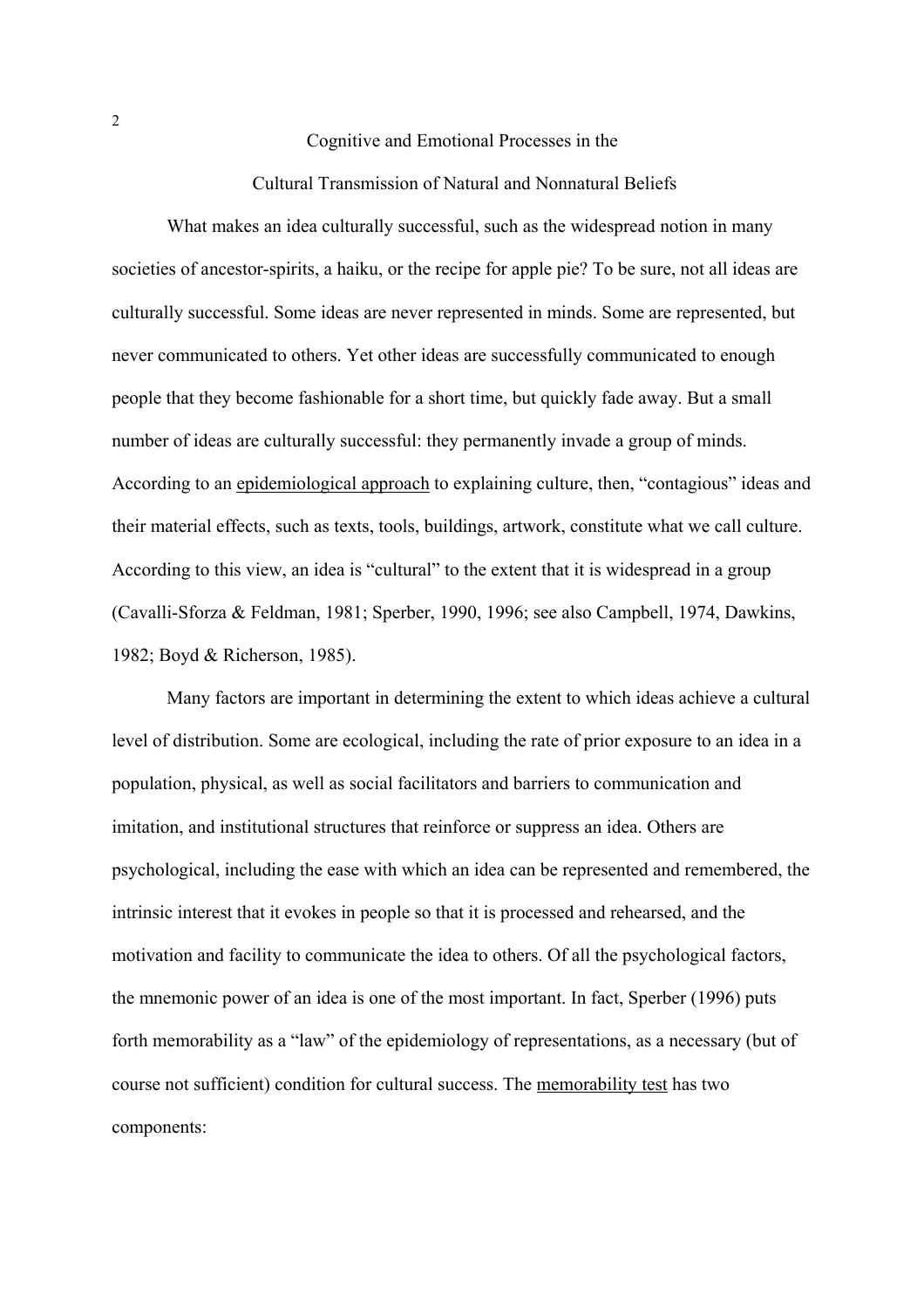- (1) Memorability places severe constraints on the cultural transmission of ideas. In oral traditions that characterize most of human cultures throughout history, an idea that is not memorable cannot be transmitted and cannot achieve cultural success.
- (2) Furthermore, even if two ideas pass a minimal test of memorability, a more memorable idea has a transmission advantage over a less memorable one (all else being equal). This advantage, even if small at the start, accumulates from generation to generation of transmission leading to massive differences in cultural success at the end.

 The psychology of cognition in general, and memory in particular, is of great relevance to the anthropological study of how cultural belief systems emerge. This is true in two senses. First, memory plays a central role in how communicators of cultural materials transmit their messages. Historically, cultural innovators such as storytellers and religious leaders have been known to have remarkable mnemonic abilities in transmitting massive amounts of information to their audiences. More importantly, they have been adept at making their messages memorable to others. It is no coincidence that the minds of great cultural innovators of all time, such as Homer, were also the minds of great mnemonists and communicators as well. Second, memory is central to how the audience processes, recalls, and in turn transmits cultural materials to others. Ideas are not acquired and transmitted through a process by which culture "impinges" on a passive human mind. Rather, the minds of the receivers of cultural materials selectively represent, retain, transform, and transmit information. Thus the ordinary biases and transformations in human memory can constrain and sometimes even determine the content of cultural beliefs.

## Natural and Nonnatural Beliefs

 What sorts of beliefs are especially good at passing the test of memorability? One way to answer this question is by considering culturally successful beliefs actually known to us–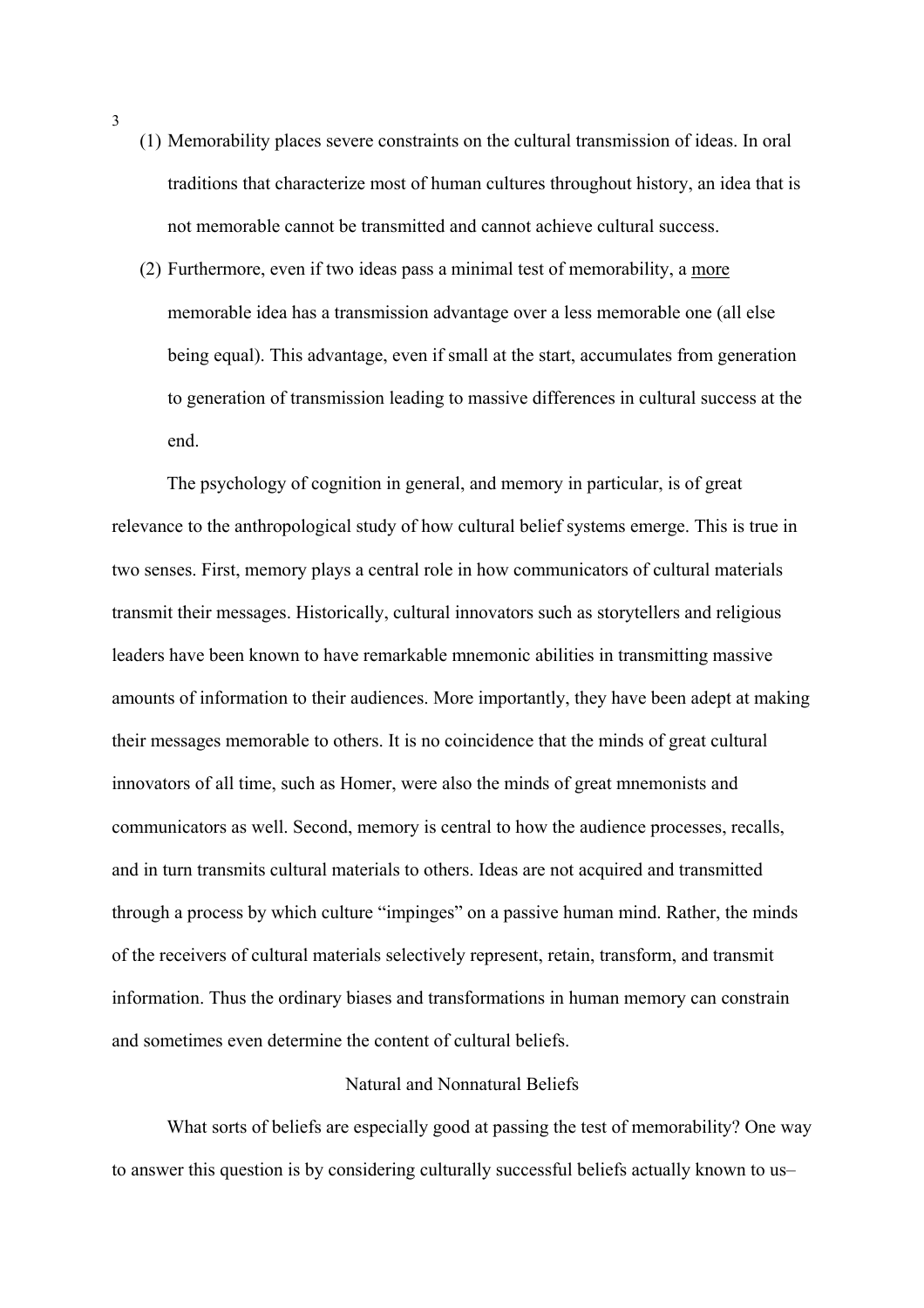the reverse of the analysis presented to far. These are beliefs that should be especially memorable, since they could not have achieved cultural success unless they passed the test of memorability. In examining what kinds of beliefs are widespread in societies around the world, one observation is inevitable: most beliefs in all human societies known to anthropologists seem to be made of common sense notions about the world (Atran & Sperber, 1991; Geertz, 1975). Intuitive concepts such as "rock," "bird," and "person" form the bulk of the beliefs that people in different cultures entertain on a daily basis. These concepts, and the beliefs they support, are for the most part grounded in direct experience and observation, and are in principle accessible to every competent adult in a community. Moreover, these concepts and beliefs are part of common sense in that they are supported by intuitive "theories" about objects and events widely shared by everyone. Conversations, child rearing, subsistence, rituals, and even religion would be impossible without these intuitive concepts and theories.

Intuitive concepts are "intuitive," because built into them are implicit inferences about their properties. These intuitive inferences are rarely articulated explicitly. Rather, they are assumed, and make the concepts comprehensible and communicable. For example, the concept "bird " involves the implicit inferences that birds fly, that they grow and die, that they drink when thirsty. These inferences are guided by intuitive ontology (Keil, 1989), or peoples' assumptions about the basic categories of existence, such as intentional beings, animals, inanimate objects, events. Ontology is psychologically important, because it determines the appropriateness of inferences. For example, knowing that birds belong to the ontological category ANIMAL affords "automatic" inferences about biological properties, but not necessarily intentional agent properties. These inferences are possible because ontology is in turn governed by domain-specific "theories"-- theories of mind, biology, and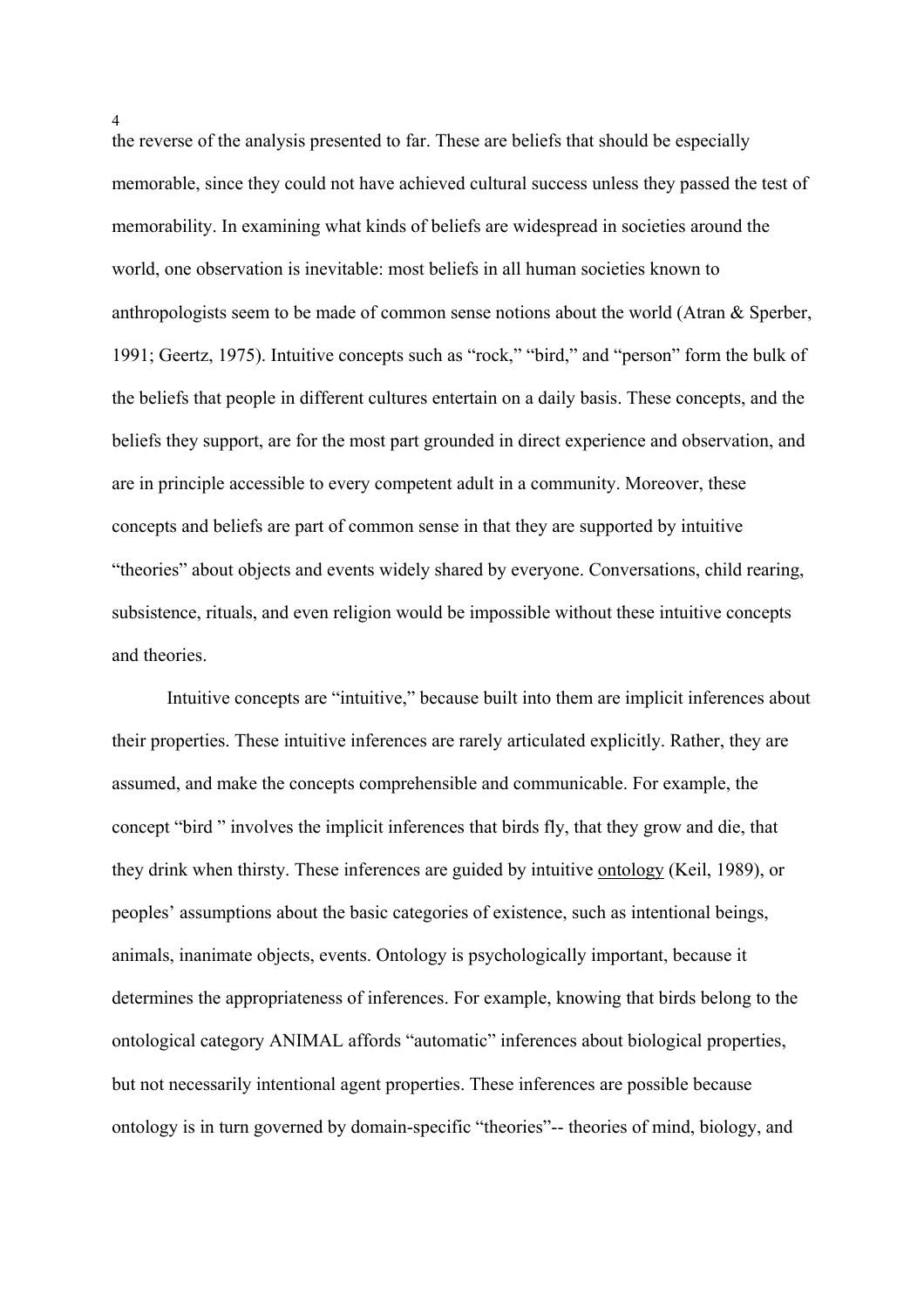physics--that provide intuitive beliefs and explanations for the workings of each ontological category.

There are important cultural variations in many aspects of domain-specific theories: theory of mind (e.g., Choi, Nisbett, & Norenzayan, 1999; Lillard, 1998), biology (e.g., Medin & Atran, 1999), and physics (e.g., Peng & Nisbett, 1998; Lloyd, 1996). However, certain core elements of these theories appear so early, and are so widespread across human societies, that they may turn out to be psychological primitives that make cultural learning possible. For example, babies as young as four months already possess a "theory of physics," having a notion of what counts as a solid object, and assuming that an object cannot be in different places at the same time, or that a solid object cannot pass through another solid object (Baillargeon, 1998; Carey & Spelke, 1994; Leslie, 1982; Spelke, 1990). Similarly, preschoolers and adults in most cultures known to anthropologists have a "theory of biology" which dictates that species have biological "essences" and that superficial transformations performed on an animal do not alter its species-specific essence (Atran, 1990, 1998; Berlin, 1992; Berlin, Breedlove, & Raven, 1973; Gelman & Hirschfeld, 1998; Keil, 1994). Preschoolers and adults in many disparate cultures also have an elaborate "theory of mind," which entails, among other things, the attribution of beliefs and desires to people, and the appreciation that people may have false beliefs (Avis & Harris, 1991; Flavell, Zhang, Zou, Dong, & Qui, 1983; Gardner, Harris, Ohmoto, & Hamazaki, 1988; Leslie, 1994; Wellman, 1990).

These universal causal frameworks, or "intuitive theories," render different aspects of the world comprehensible, and provide a common set of assumptions that facilitate linguistic communication. A speaker who describes a pet bird does not need to enumerate all the assumed properties of birds. Listeners automatically infer that the bird is an animal, hence has biological properties, that it necessarily obeys the laws of physics, and that it does not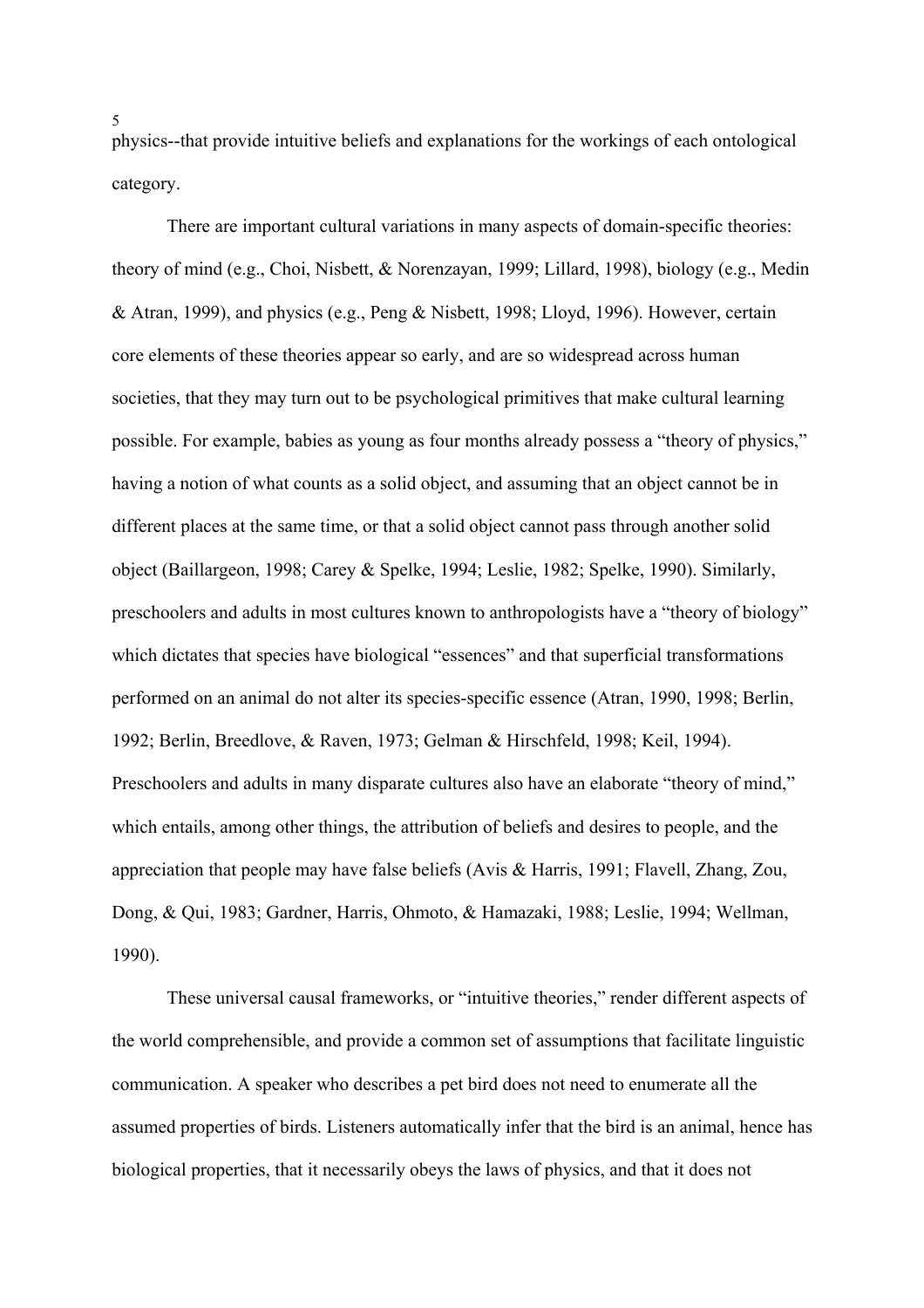necessarily share the properties of conscious beings. It is little surprise, then, that the beliefs supported by these theories are at the heart of everyday culture around the world.

Yet a second observation about widespread beliefs is that culturally important materials, such as myths, legends, folk tales, and religious belief systems invariably center on nonnatural concepts, such as supernatural agents and non-human animals with anthropomorphic properties. Unlike everyday natural concepts such as rock, bird, and person that are consistent with domain-specific theories and are verifiable through experience- ghosts, fairies, talking frogs, and invisible mountains do not refer to observable entities accessible to everyone, violate ontological structures, and are inconsistent with theories of mind, biology, and physics that are at the base of these structures. Despite their incompatibility with intuitive ontologies, however, they are culturally ubiquitous. They consistently appear in every religious tradition, and in folk tales and myths that are instrumental in socializing children around the world.

This chapter has three goals. First, we review experimental evidence regarding the relative cultural success of natural and nonnatural beliefs in terms of their memorability. Second, we review the results of an experiment we conducted that examined not only the memorability of individual beliefs, but also whether there is an optimal combination of natural and nonnatural beliefs that maximizes cultural success of a set of beliefs as a whole. In the last part, we go beyond memory processes and consider the role of emotions that may guide the transmission of natural and nonnatural beliefs.

### Cognitive Optimality

 It is necessary to bring together the two components of our discussion so far—the fact that memorability constrains and directs the cultural transmission of beliefs, and that many cultural belief systems consist of some mix of natural as well as nonnatural beliefs. Natural and nonnatural beliefs, and the way the two interact, may involve distinct patterns of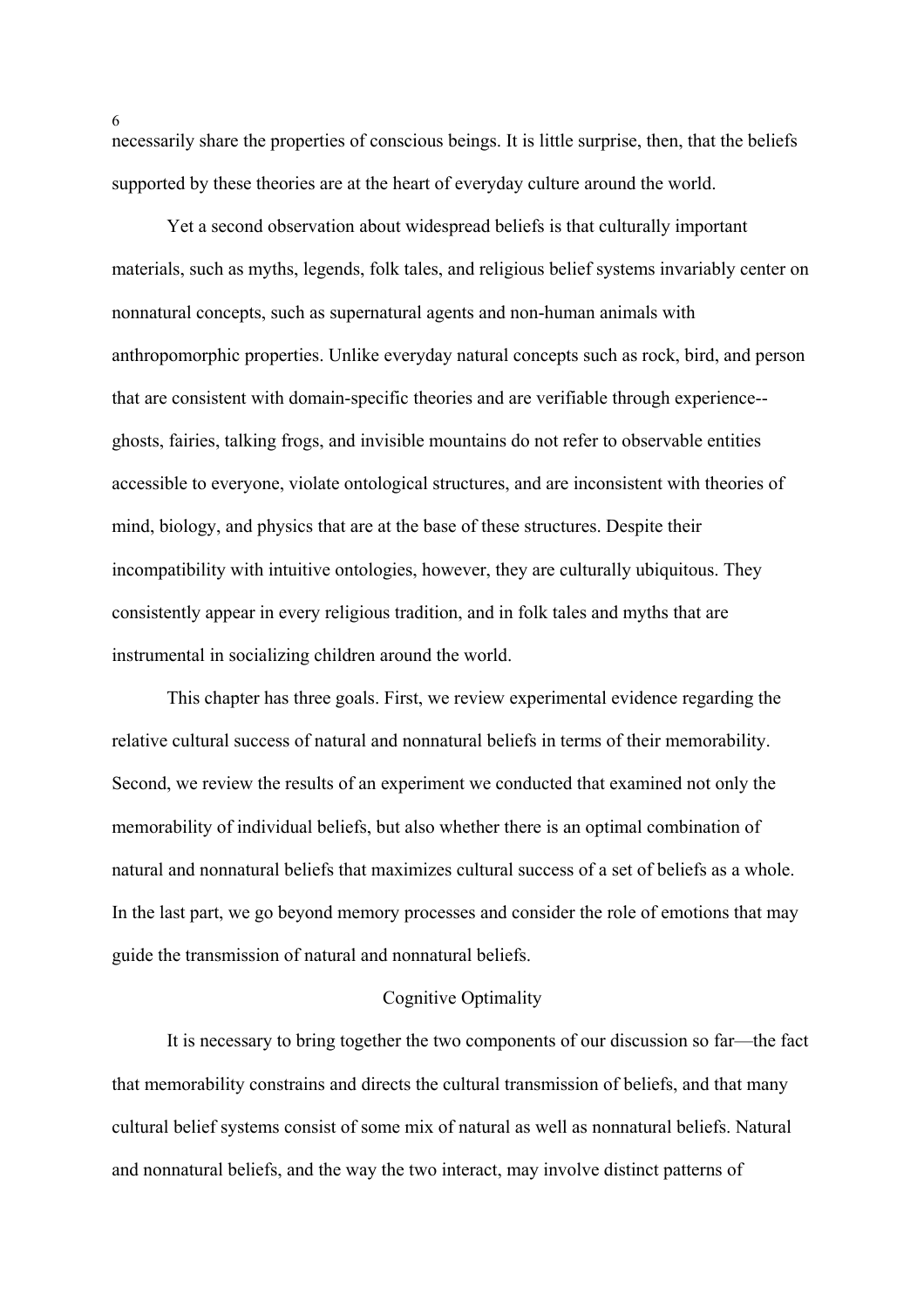memorability and transmission, and hence cultural success. This of course is not the argument that human memory is "designed" to produce certain kinds of natural and nonnatural beliefs. Rather it is the opposite. Ideas that achieve cultural success must be those that happen to be the more successful at exploiting the peculiarities of the human memory system that evolved to solve problems having little to do with the propagation of culture. Thus there may be a cognitively optimal level of the naturalness of beliefs. One of the most elaborate accounts of how this is accomplished is that of the cognitive anthropologist Pascal Boyer (Boyer, 1994a).

According to Boyer (1991; 1992; 1994a ; 1994b; see also Atran, 1990, 1996; Atran & Sperber, 1991; Sperber, 1975, 1996), religious and quasi-religious concepts (including those in folk tales and myths) are fundamentally similar to other, mundane concepts in that they are grounded in theories of mind, biology, and physics. There is growing evidence that the same intuitive theories that guide much of thinking about mundane concepts also lie behind thinking about religious concepts. A telling example comes from a study by Barret & Keil (1996), in which the authors demonstrated that even religious people implicitly rely on their intuitive theory of intentional agents to reason about God, much as they would reason about human beings. For example, in recalling a story in which God saved the lives of people about to drown, participants made implicit inferences consistent with intentional agents—for example that God cannot be in two places at the same time. This is despite the fact that they explicitly denied to the experimenter that they anthropomorphize God!

Despite this psychological commonality, religious concepts are different from mundane concepts in an important way: religious concepts possess a small number of features that violate the ontological assumptions of the concept. Thus religious concepts are minimally counterintuitive: they are largely consistent with the ontological assumptions of the concept, while a few of their features are inconsistent with these same assumptions. An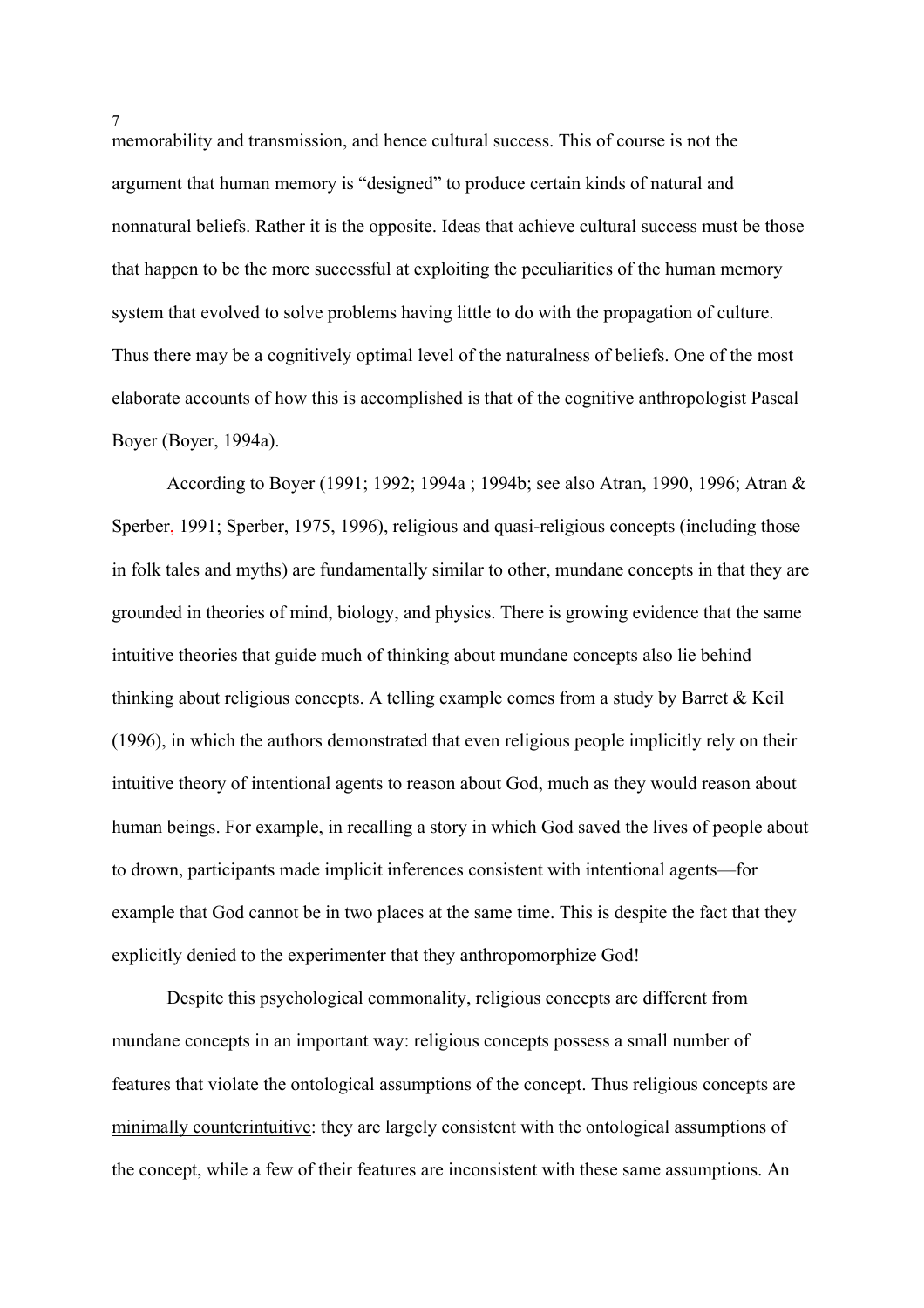example of a minimally counterintuitive religious concept that is cross culturally widespread is that of a ghost (Boyer, 1993). A ghost satisfies most of the ontological assumptions of an intentional agent (it is conscious, has beliefs and desires, has biological needs, may die), yet it violates a few features of the physical ontology of intentional agents (which people everywhere intuitively expect to be embodied as animate beings): a ghost is invisible and can pass through solid objects.

 According to Boyer, minimally counterintuitive concepts are cognitively optimal. The few counterintuitive features render the concept more salient and more interesting, while the implicitly represented intuitive features assure that the concept is comprehensible in terms of existing ontological structures. Concepts that have no ontology-violating features at all are not interesting. A man walking down a hill is not a particularly potent cultural idea. Concepts that have too many ontology-violating features are not easily comprehensible. A ghost that behaves according to the opposite of its beliefs, can be in multiple places at the same time, and has 100 lives is a very difficult ghost to comprehend, let alone remember and transmit. Religious concepts, if minimally counterintuitive, are more memorable, and hence enjoy a transmission advantage over mundane or highly counterintuitive concepts. This would help to account for the widespread nature of religious concepts, such as ghosts, animals that speak, and statues that cure diseases. It would also predict that religious and mythical traditions make significant and reliable use of minimally counterintuitive concepts.

Indeed this seems to be the case. For example, in a study of Ovid's Metamorphoses, Kelly  $&$  Keil (1985) showed that the ontological transformations experienced by the characters followed a distinct pattern: the number of transformations of one ontological category to other ontological categories decreased as the distance between the two categories increased. Thus, it was far more likely for a conscious being to be transformed into an animal (closer in ontological distance, resulting in few ontological violations), than a conscious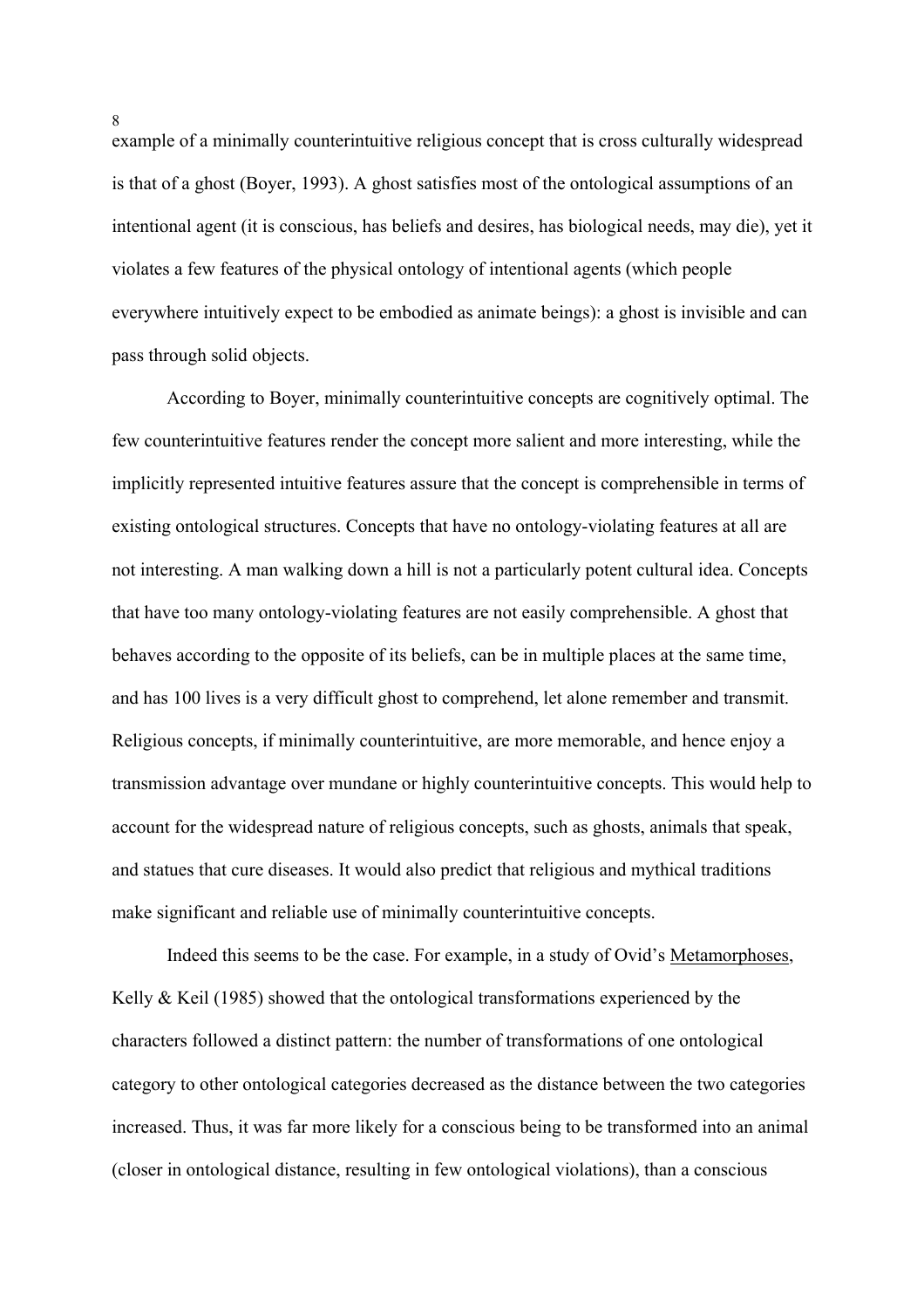being to be transformed into an inanimate object (farther away in ontological distance, resulting in too many ontological violations). Transformations that occur across wide swaths of ontological distance are just too counterintuitive to have cultural value. The anthropological literature in general supports the claim that most concepts in religions and folktales in different cultures that violate ontological assumptions are of the minimally counterintuitive kind.

Memorability of Minimally Counterintuitive Beliefs: Experimental Evidence

One of the earliest accounts of the effects of memorability on the transmission of natural and nonnatural concepts was Bartlett's (1932) classic study of "The war of the ghosts." Bartlett examined the ways by which British university students remembered, and then transmitted a culturally unfamiliar story, in this case a Native American folk tale. One of the interesting findings was that, over several generations of retelling the story, some culturally unfamiliar items or events were dropped from the retelling. Other unfamiliar items were distorted, being replaced by more familiar items. For example a canoe (an unfamiliar item) was replaced by a rowboat (a familiar one). Bartlett reasoned that items inconsistent with the cultural schema of British students were harder to represent, harder to recall, and therefore were less likely to be transmitted than schema-consistent items (see also Kintsch  $\&$ Greene, 1978, for evidence that culturally familiar information is better remembered).

 Bartlett's other striking finding was that the very notion of the ghosts—so central to the story—was gradually eliminated from the retellings. If Boyer's hypothesis is correct--that a concept like "ghost" has a transmission advantage--this is a problematic finding. However, this finding may be explained by the idea that the effect of memory on cultural transmission also operates at the level of belief sets, such that the elimination of the ghost from the retellings contributed to the overall cultural survival of the story as a whole. We return to this issue later in the chapter.

 $\overline{Q}$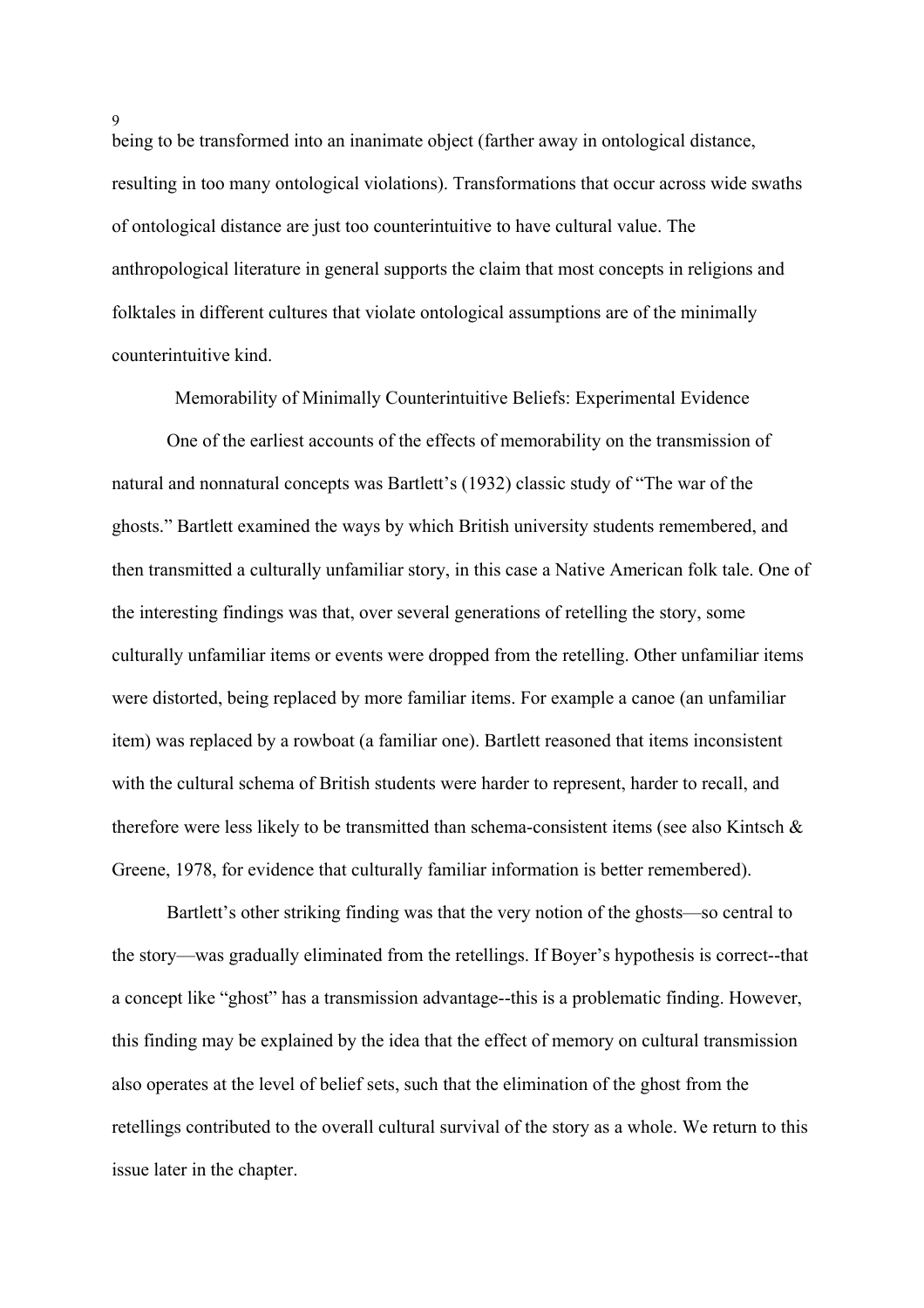Recent experiments have followed up on Bartlett's seminal study, directly testing the cognitive optimality of natural and nonnatural beliefs. The available evidence suggests that, under some conditions, minimally counterintuitive beliefs are indeed better recalled relative to intuitive beliefs, beliefs that are too counterintuitive, and beliefs that are bizarre but not counterintuitive.

In a series of experiments, Barrett  $&$  Nyhof (2001) asked participants to remember and retell stories containing natural as well as nonnatural events or objects. In one experiment, participants read three of six different Native American folk tales, and then remembered as much of each as they could. A content analysis of what they remembered was revealing. Participants remembered 92% of minimally counterintuitive items, but only 71% of intuitive items.

 In another experiment, Barrett & Nyhof constructed a more tightly controlled narrative in which an intergalactic ambassador was visiting a museum on a planet where various objects, animals, and conscious beings indigenous to the planet were exhibited. Each item consisted of a description of an ontological category (living thing, physical object, intentional agent), plus a description of a feature. Participants were instructed to recall and retell as many of the items as possible. One-third of the items in each story were intuitive ("an object that is easy to see under normal lighting conditions"). One third were minimally counterintuitive with one ontological violation ("a single object that can be completely in more than one place at a time"). The final third were items that had one bizarre feature, but did not violate any ontological assumptions ("an object that can be passed through openings in solid objects considerably smaller than it is" (for example, a compressible rubber ball).

After three generations of retelling the story, the proportion of items recalled in each category was measured. Results indicated that both counterintuitive and bizarre items were remembered in greater proportions than intuitive items. An examination of the memory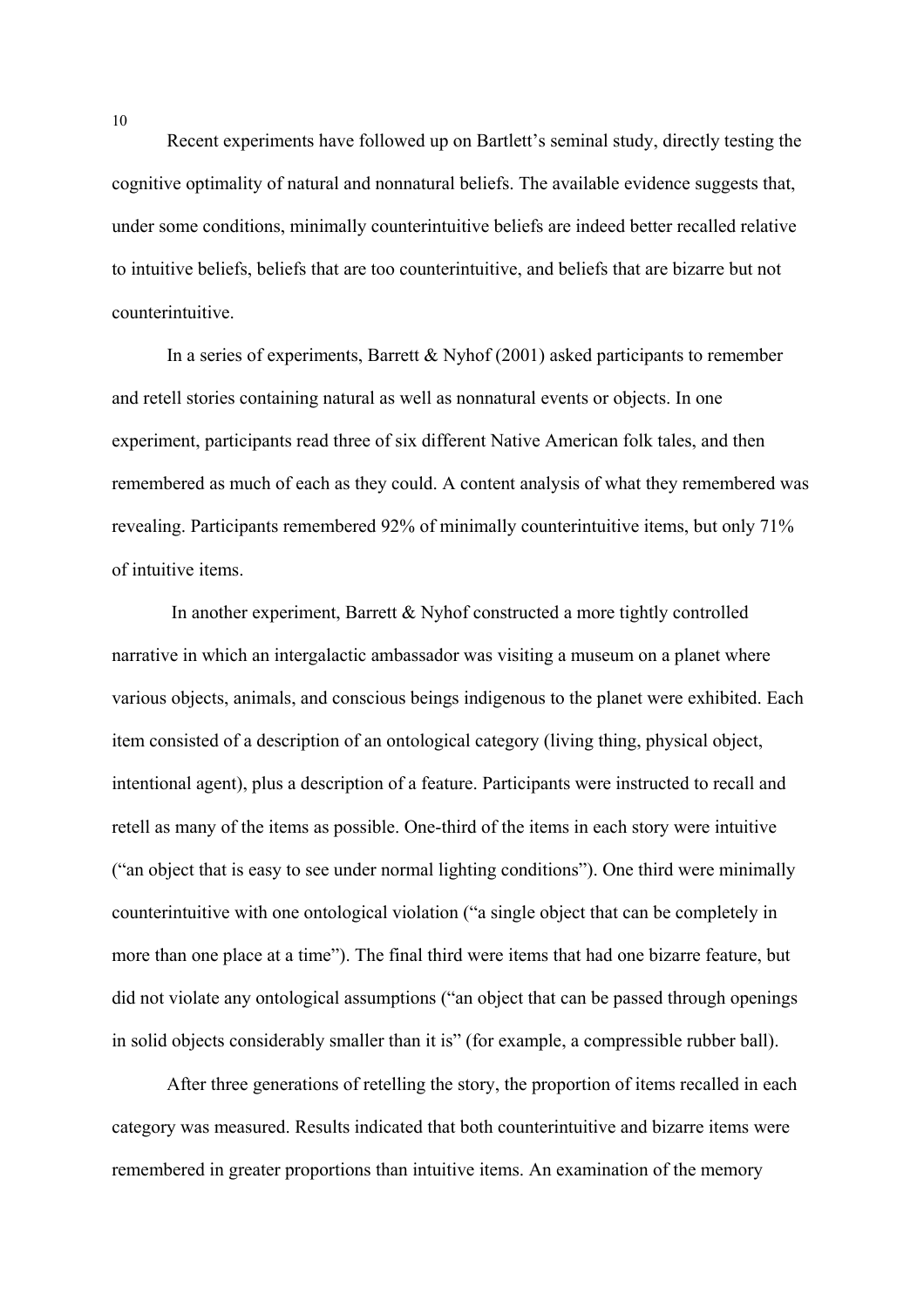distortions was also revealing. The most common distortions were bizarre items becoming counterintuitive (37.5%), whereas the least common distortions were from counterintuitive to bizarre (7.2%). Subsequent experiments demonstrated that the same recall advantage of minimally counterintuitive items over intuitive, as well as bizarre items emerges after a 3 month delay. This is crucial, because in most natural settings in which cultural narratives evolve, recall after a long delay plays a more important role than recall immediately following exposure to an idea. An idea that is memorable immediately, but decays over time could not be culturally successful. Overall then, the results of Barrett and Nyhoff confirm the idea that minimally counterintuitive beliefs are better recalled than intuitive ones.

It is important to note that counterintuitiveness and bizarreness are orthogonal. Something can be counterintuitive but may not necessarily feel unfamiliar or evoke bizarre imagery (an invisible chair); or something can be bizarre without being counterintuitive (a giant gorilla in an Opera house). The cognitive optimality hypothesis predicts that the transmission advantage of minimally counterintuitive beliefs over intuitive beliefs is a function of their minimal counterintuitiveness-- not a function of bizarreness or unfamiliarity. In a study comparing recall of minimally counterintuitive and bizarre items, Barrett  $\&$  Nyhoff (2001) demonstrated that this is indeed the case. A salient but not counterintuitive object (e.g., a bright, pink newspaper flying in the wind) is remembered less well than a minimally counterintuitive object (e.g., a carrot that speaks). Furthermore, ratings of "familiarity," a measure of strangeness or bizarreness, do not predict recall as well as ratings of how "different" an item is from ordinary things, a measure of expectancy violation, or counterintuitiveness (Boyer & Ramble, 2000).

Thus, minimal violation of ontological assumptions and cultural familiarity are two distinct factors that contribute to recall. While familiarity is a mechanism that is bounded by a particular culture, ontological violation is not. Intuitive ontology, supported by intuitive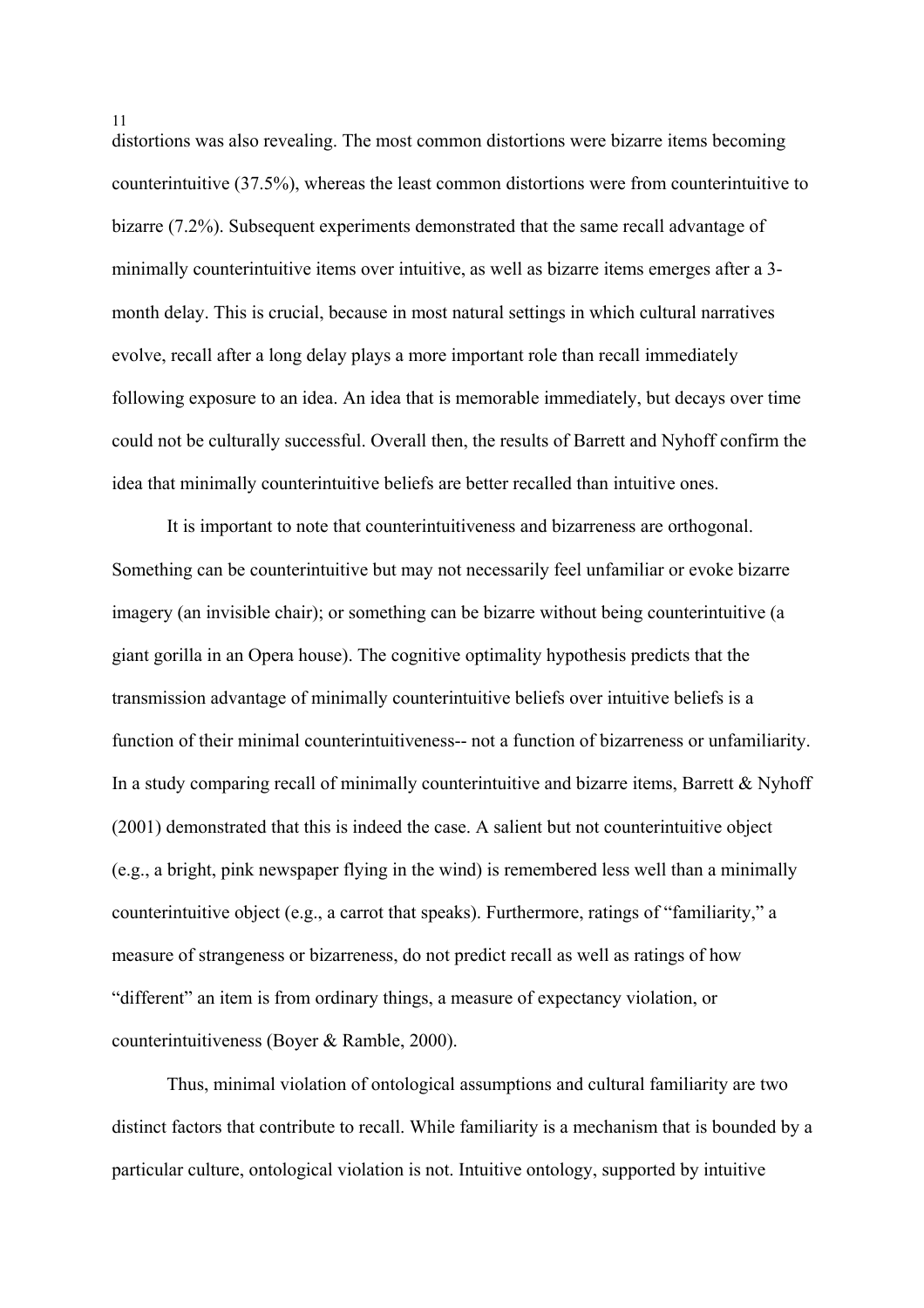theories of mind, biology, and physics appear to emerge at a very early age and are likely to have universal components. As a result, it is possible to expect that the recall advantage that minimally counterintuitive concepts enjoy may be cross culturally widespread. Boyer and Ramble (2000) tested this idea in three different cultures: Tibetan Buddhist monks in Nepal, West African participants recruited from a farmers' market in Gabon, and French university students. Unlike the secular environment in which French students live, Gabonese folk and Nepalese monks have greater exposure to supernatural concepts. Nevertheless, the same advantage for minimally counterintuitive concepts emerged for all three groups.

Another important finding that is consistent with the cognitive optimality hypothesis is that the effect of counterintuitiveness on recall is not linear. Too many ontological violations render a concept too counterintuitive to be memorable. Using stories similar to the " intergalactic ambassador," Boyer and Ramble (2000) demonstrated that concepts with too many violations were recalled less well than those that were minimally counterintuitive. They also observe, for example, that among many Catholics there is the belief in an artifact with cognitive properties (e.g., a statue of the Virgin that listens within proximity). Similarly, there is the belief that God can hear distant sounds. Yet the belief that a statue of the Virgin can hear distant sounds is uncommon. The anthropological literature also confirms that religious concepts with too many ontological violations are rather rare (Boyer, 1994a). Such concepts may be less memorable because of a poorer fit with ontological categories and intuitive theories. Another reason why such concepts are rare may be that its numerous violations " block " its inferential potential, and undermine its usefulness as a concept.

To summarize, the available experimental evidence indicates that concepts that are minimally counterintuitive have a transmission advantage over concepts that are intuitive or those that are too counterintuitive. This advantage can be observed immediately after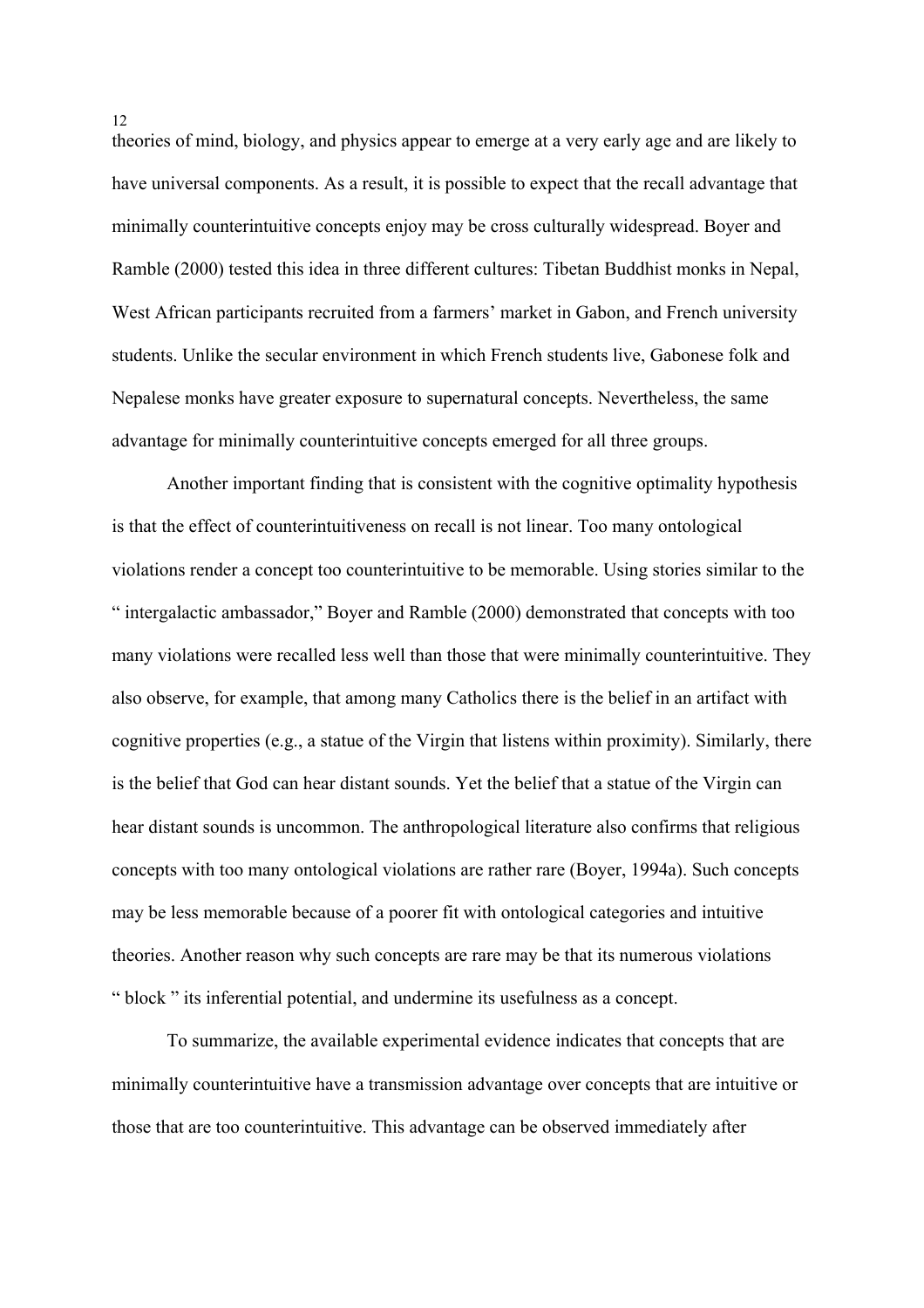exposure, as well as after a 3-month delay, in cultures as diverse as the Midwestern United States, France, Gabon, and Nepal.

#### Cognitive Optimality of Beliefs versus Belief Sets

There is, however, a mismatch between this evidence and the apparent structure of culturally important narratives. If, as the evidence we reviewed suggests, minimally counterintuitive concepts are more successful than other concepts, they should dominate religions, folktales, and myths. The memory advantage they enjoy over intuitive and extremely counterintuitive concepts should be observed in naturally occurring culturally successful materials. However even a casual perusal of culturally successful materials such as the Bible and some of the popular folktales in the Grimm Brothers' collection-- suggests that counterintuitive concepts and occurrences are in the minority. The Bible, for example, is a succession of mundane events—traveling by foot, fishing, eating, sleeping, preaching, funerals and weddings, rainstorms, drought--interspersed with a few counterintuitive occurrences, such as miracles and the appearance of supernatural agents such as God, angels, and ghosts.

In the Grimm Brothers' German folktales, the tale of the Little Red Riding Hood - one of the most celebrated folk tales in Western culture -- is mostly a series of mundane occurrences, seasoned with only two counterintuitive ones, i.e., the talking wolf, and Grandmother and the little girl coming out of the wolf's belly alive. Similarly, the Beauty and the Beast has only three violations—the Beast as an animal with human properties, the magic mirror, and the transformation from beast to human. If minimally counterintuitive concepts are indeed more memorable than mundane concepts, one would expect that the proportion of minimally counterintuitive concepts would increase as a function of the cultural success of the folktale. The Bible and the popular Grimms' folk tales would consist of nothing more than a succession of minimally counterintuitive concepts and events. But this is not the case.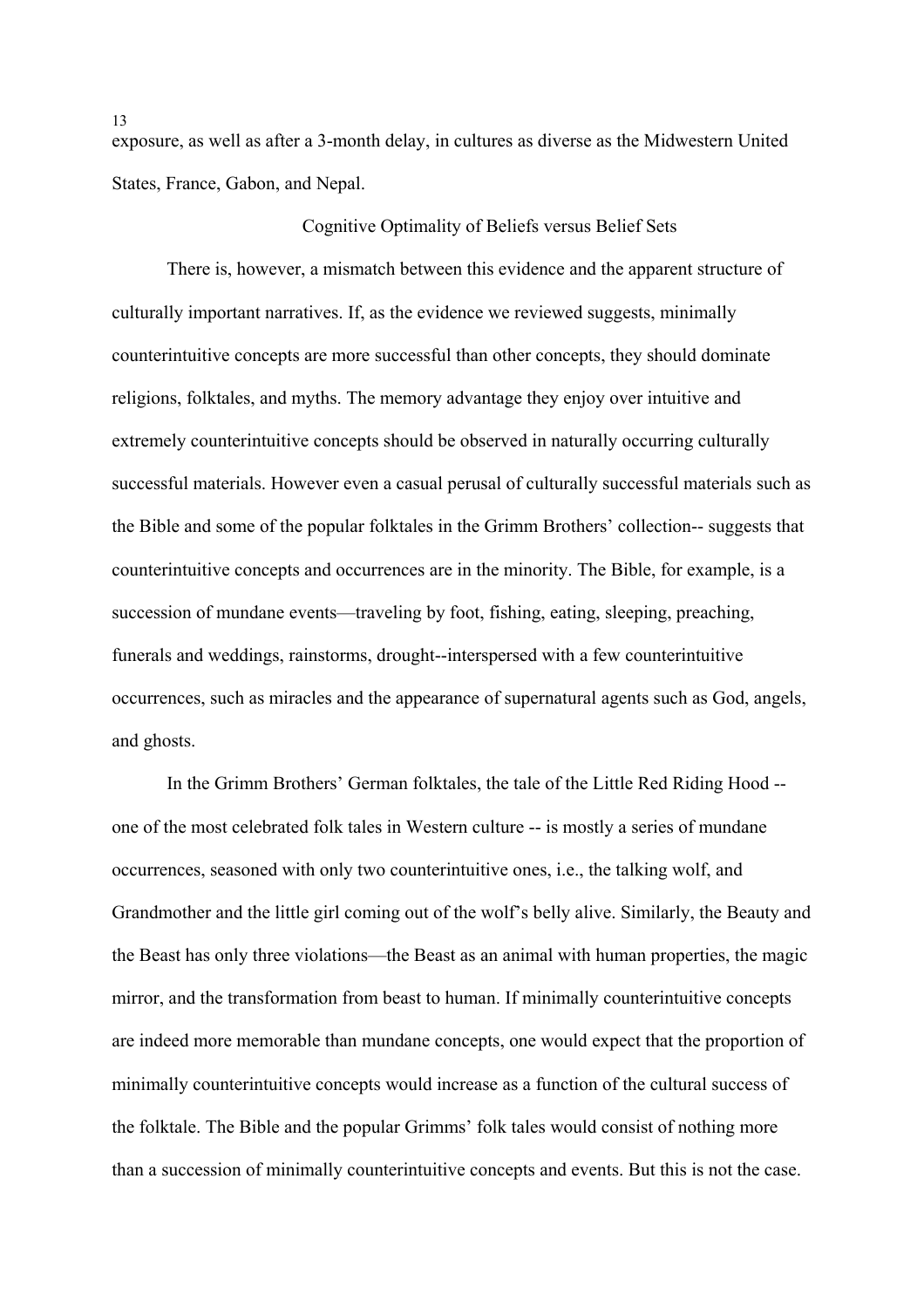One great advantage that common sense beliefs have over counterintuitive ones is that the former are supported by everyday experience and intuitive theories. Perhaps this accounts for why they are the majority of cultural beliefs, despite being at a transmission disadvantage relative to counterintuitive beliefs. This may explain why common sense beliefs are generally easy to think. But it fails to explain the prevalence of specific common sense beliefs. Somehow, the specific mundane events of the Little Red Riding Hood—mother telling her to go and visit Grandmother, the walk in the forest, carrying a basket of strawberries, talking to a stranger, etc.—must be successfully remembered and transmitted if this tale is to survive the test of time.

The answer to this apparent puzzle may lie in examining the memorability of an entire set of beliefs as a single unit of transmission, rather than individual beliefs. The unit of cultural transmission is often, but not always an individual idea. Under many conditions, a series of events or concepts are transmitted together as a single unit of culture. Therefore, cognitive optimality might be at work not only at the level of individual beliefs, but at the level of belief structures as well. Boyer's theory does not address the cognitive optimality of belief structures. However one can apply the same logic to this level.

Applying the principle of cognitive optimality to belief sets, we would expect that minimally counterintuitive belief sets—those that contain a small number of minimally counterintuitive beliefs--would be more memorable than all intuitive belief sets or belief sets with too many minimally counterintuitive beliefs. Interestingly, cognitive optimality at these two levels may come into conflict. What is good for a belief set may not be good for each individual belief that makes up the belief set. The most salient case of such conflict is when a belief set is made of mostly minimally counterintuitive beliefs. A folk tale with many minimally counterintuitive concepts will be at a disadvantage if cognitive optimality is more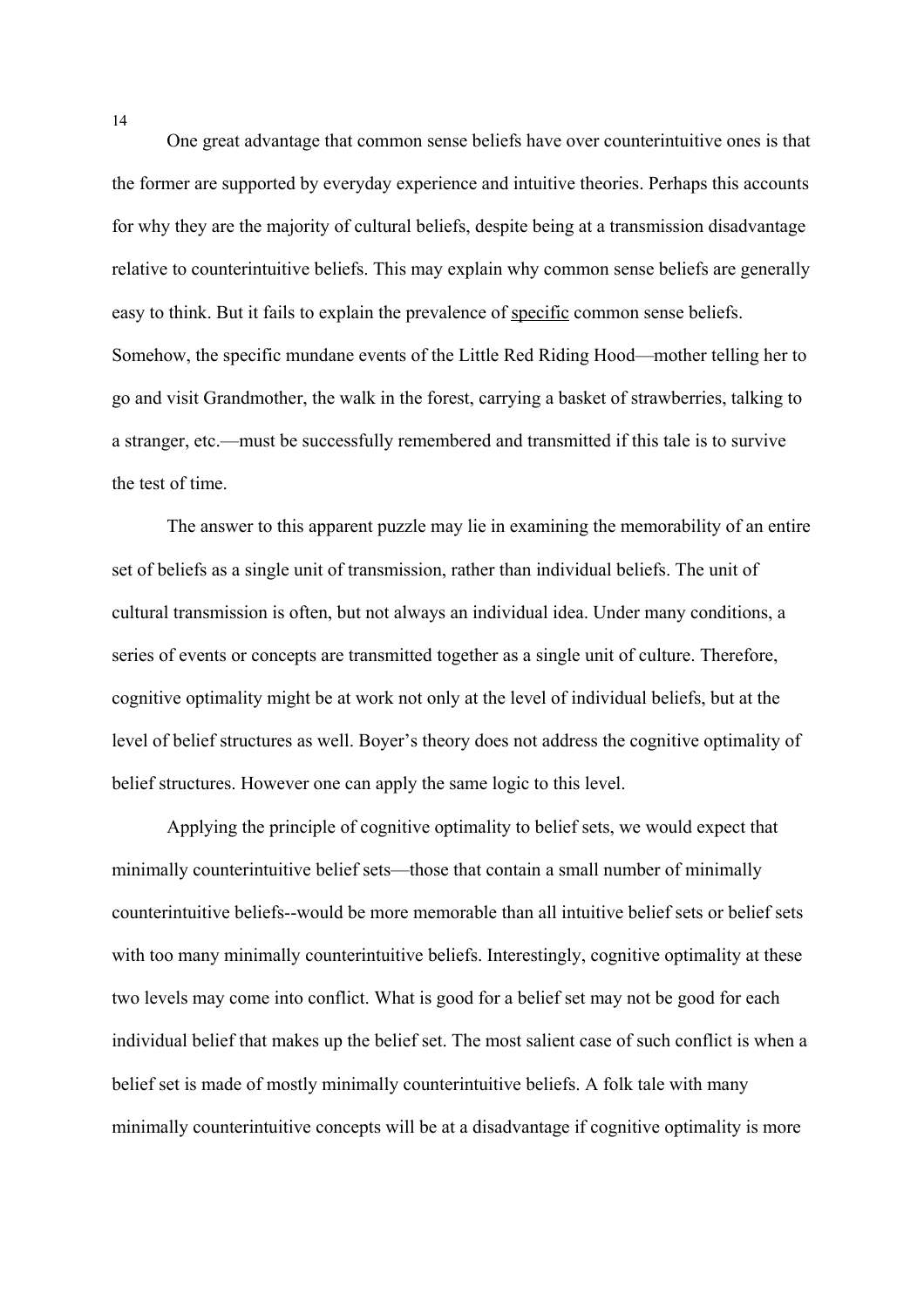important at the level of belief sets. Each minimally counterintuitive concept in this tale will be at an advantage if cognitive optimality is more important at the individual belief level.

As suggestive as the groundbreaking studies of Barrett & Nyhof (2001) and Boyer & Ramble (2000) are, they leave unresolved a number of issues. First is the problem of incompatibility of this finding with existing cultural materials. Why do we not see minimally counterintuitive concepts take over most of the narrative structure of religions, folktales, and myths? One possibility is that cognitive optimality may also operate at the level of belief sets, such that minimally counterintuitive belief sets enjoy a transmission advantage. This would lead to a state of affairs not unlike what we observe in real life: a successful belief system would be mostly intuitive, containing only a few minimally counterintuitive elements. This possibility has not been explored before. In earlier studies, an equal number of natural and nonnatural concepts were used in each story.

A second issue is that the materials used in these studies were constructed such that they may have encouraged participants to privilege the counterintuitive concepts over the intuitive ones. This could have happened in two ways. First, most studies used a "storytelling" format, in which participants were asked to memorize the story with the expectation of telling it to another person. The great advantage of using a storytelling format is that many instances of cultural transmission in real life occur in a storytelling context. Its drawback, however, is that it is not a clear test of the memorability criterion. Participants may have remembered any combination of intuitive and counterintuitive concepts, but reported more counterintuitive concepts because the latter would make a better story.

Other studies used a story that is about an intergalactic ambassador visiting a museum in another world. This may have encouraged attending to counterintuitives by suggesting to participants that the researcher is interested in extraordinary, science-fiction type events, rather than mundane occurrences. While both storytelling and stories suggesting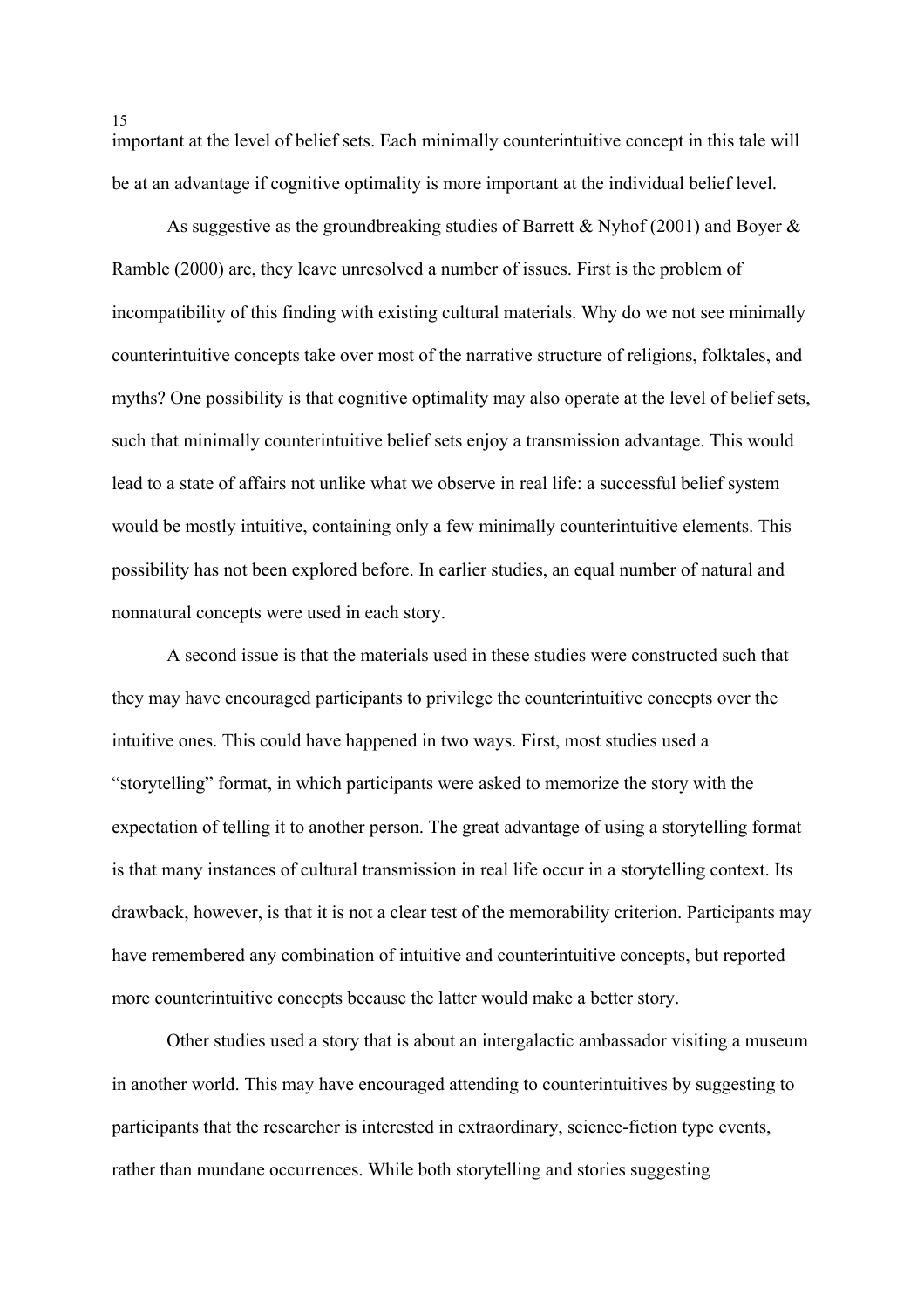extraordinary events clearly have counterparts in natural settings (e.g., telling and retelling of folktales in a village), they are not the only form of cultural transmission, and may particularly favor transmitting counterintuitive ideas.

Second, commonsense beliefs usually must be relevant to the listener to be successfully communicated and remembered (Sperber & Wilson, 1986). They must inform the listener of something that should be known or made salient, but was not before. The commonsense items in the experiments fail to meet such minimal criteria for relevance. For example, Barret and Nyhof (2001, p. 79) list as commonsense items, "a being that can see or hear things that are not too faraway;" "a species that will die if it does not get enough nourishment or if it is severely damaged." Indeed, such items fall so far below the ordinary expectation that items communicated should carry some new or salient information, that Barret and Nyhof report: "That common items were remembered so poorly relative to other items is particularly surprising given the reaction of some participants to these items.... In some instances of retelling these items, participants tried to make the common property sound exciting or unusual" (pp. 82-83). In other words, some subjects apparently tried to meet minimum conditions of relevance. For the most part, however, it appears that communication of common items failed these minimum standards.

Memorability of Intuitive and Minimally Counterintuitive Beliefs and Belief-sets "The war of the ghosts" (Bartlett, 1932) was one of the earliest accounts of the effects of memorability on the transmission of belief sets containing natural and nonnatural concepts. Bartlett found that the notion of the ghosts was gradually eliminated from the retellings. A possible explanation for this finding is that cultural transmission operates at the level of belief sets, such that the elimination of the ghost from the retellings contributed to the overall cultural survival of the story as a whole.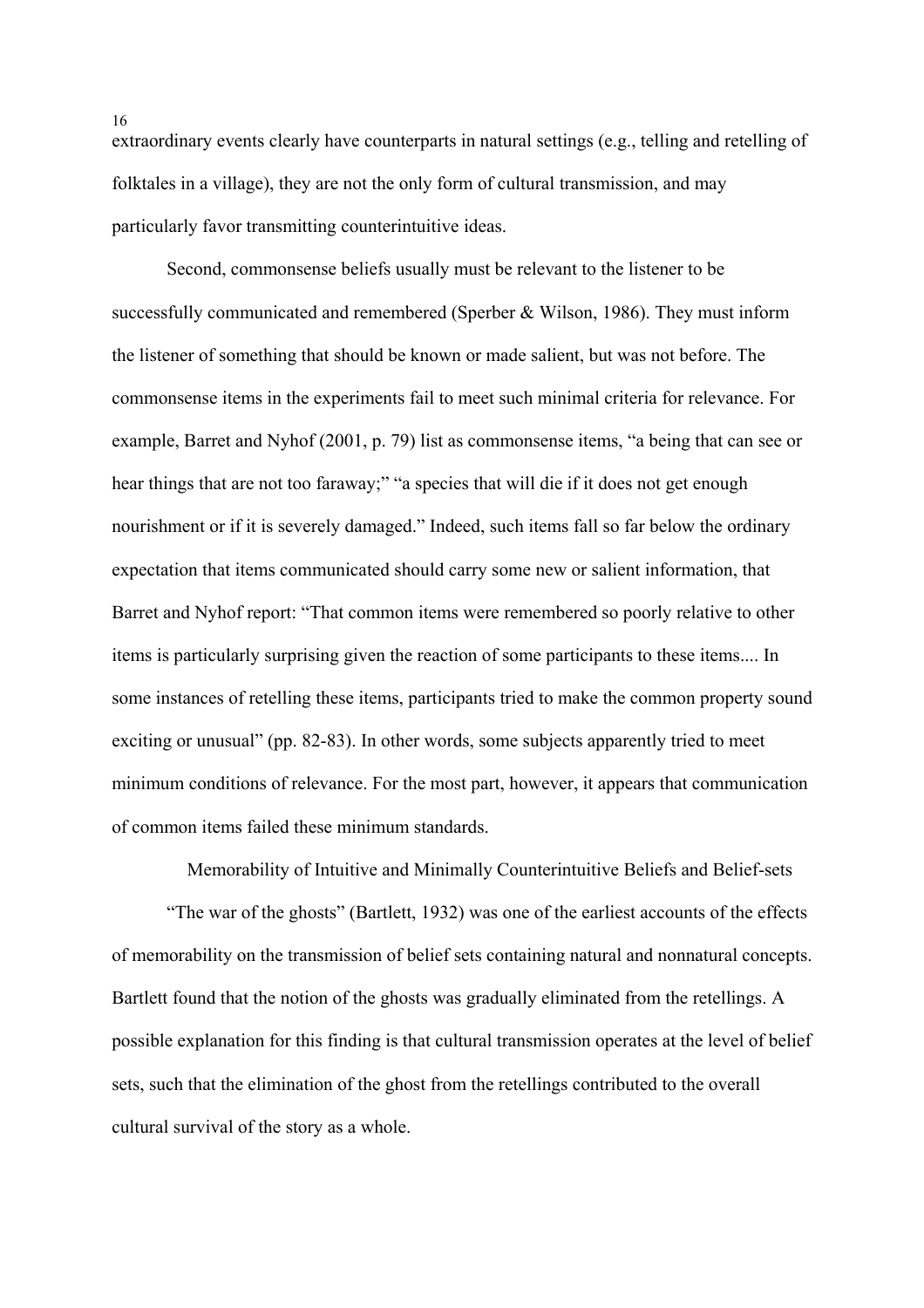As Barrett & Nyhof (2001) note, however, Bartlett's finding is difficult to interpret. First, he did not directly compare the memorability of " ghosts " to control items. Second, the study was based on a single story, and idiosyncratic aspects of the story (such as its cultural unfamiliarity) may have contributed to the findings. More studies, with better experimental control and wider sets of information, are needed.

 We conducted a study to examine the memorability of intuitive (INT) and minimally counterintuitive (MCI) beliefs and belief sets over a period of a week. Participants were 107 undergraduate students at a large American university in the Midwest. MCI beliefs were generated by transferring a property from its intuitive domain to a novel domain (e.g., thirsty door, closing cat). For each MCI belief, there was a corresponding INT belief (thirsty cat, closing door). Thus, each word--"cat," " door, " " closing, " and " thirsty "--were equally likely to appear in an INT item as in a MCI item. This resulted in a set of four statements that achieved a counterbalanced design, each word in each statement serving as its own control. Recall was measured in two ways: planned free recall after a 3-min delay, and a surprise free recall after a one-week delay. This latter measure was the more important one, as it better reflects the role of recall in oral traditions.

This study differed from previous ones in a number of important ways. First, the cognitive optimality hypothesis was tested on 2 levels: at the level of individual beliefs, and at the level of structures of beliefs containing different proportions of INT and MCI beliefs. To examine recall at the level of structures of beliefs, participants were randomly assigned to one of four proportions of INT and MCI items on each list: All INT, Mostly INT, Equal, and Mostly MCI. Second, the INT and MCI items were matched, such that each word served as its own control (as can be seen in the examples above). This procedure ruled out any possible effects of the prior recall probabilities of the concepts in each belief.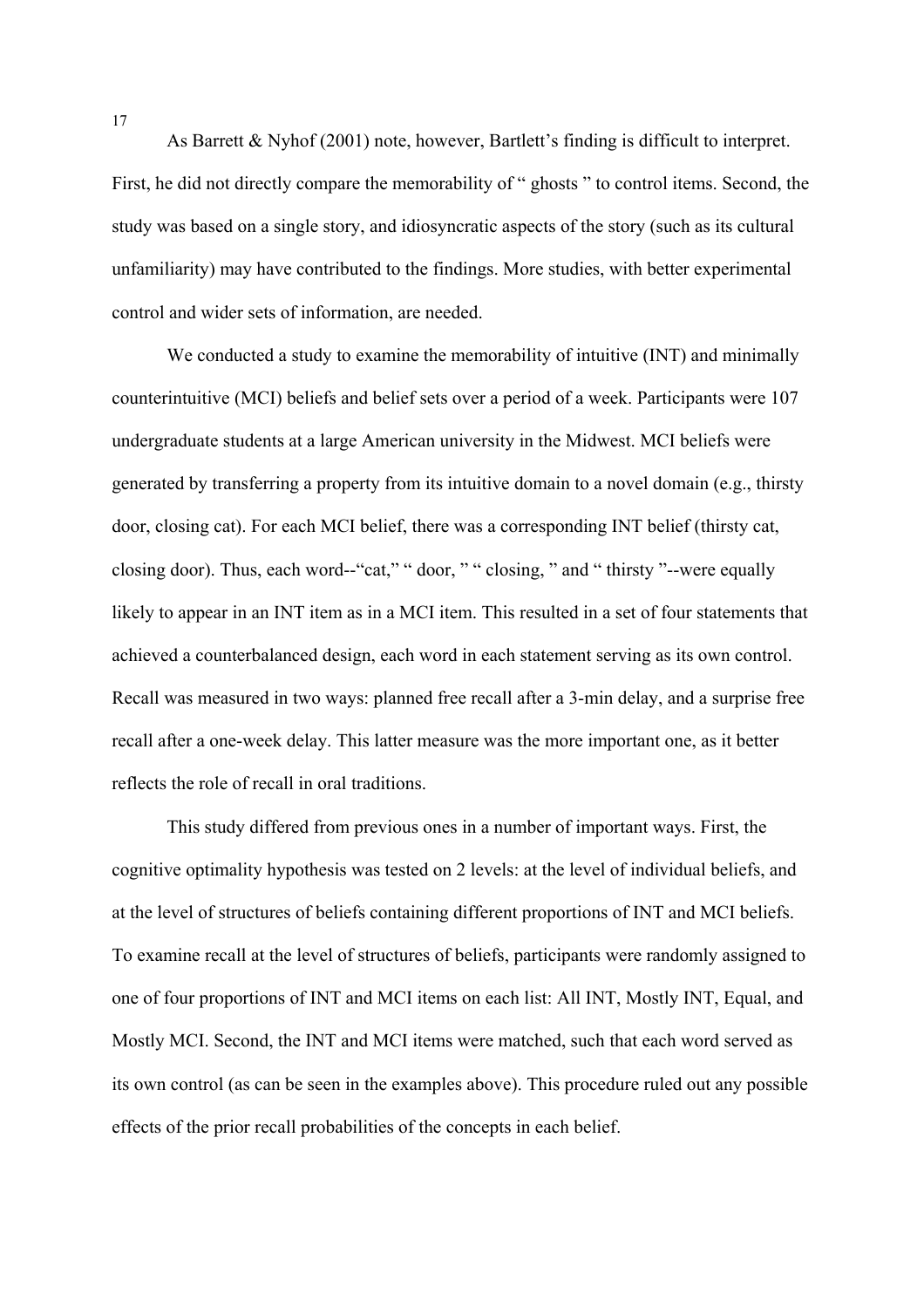Third, participants were told that they were in an experiment about memory, and were given a list of items to remember, without providing a story context. This served two purposes. First, this list-learning format was meant to provide as neutral a context as possible to measure recall, rather than participants' notions of what is interesting to report. Second, while stories are an important part of culturally successful materials, many of these stories often begin their life as a set of discrete images, events, and beliefs, not unlike lists of items, with little or no story structure (for example, consider the sketchy nature of early Christian beliefs about the life events of Jesus of Nazareth, which cohered into a single chronological narrative centuries after the actual events). This format simulated the degraded informational context of nascent cultural materials.

Finally, unlike previous studies, basic-level concepts were used, such as door, cat, infant. The basic level is where: (1) many common features are listed for categories, (2) consistent motor programs are used for the interaction with or manipulation of category exemplars, (3) category members have similar enough shapes so that it is possible to recognize an average shape for objects of the category, (4) the category name is the first name to come to mind in the presence of an object: for example, "table" versus "furniture" and "kitchen table," or "dog" versus "mammal" and "collie" (Rosch et al., 1976).

 Two questions were addressed: (1) At the level of individual beliefs, which kinds of beliefs would enjoy better recall and lower memory degradation (measured as loss of information from immediate to delayed recall): minimally counterintuitive beliefs or their intuitive counterparts? (2) At the level of belief sets, what proportion of INT to MCI beliefs would maximize recall of the entire set? It was expected, consistent with the cognitive optimality hypothesis, that the belief set with mostly INT beliefs, combined with a few MCI beliefs would enjoy the highest rate of recall and lowest rate of memory degradation, followed by the belief set with equal proportions of INT and MCI beliefs. The set with All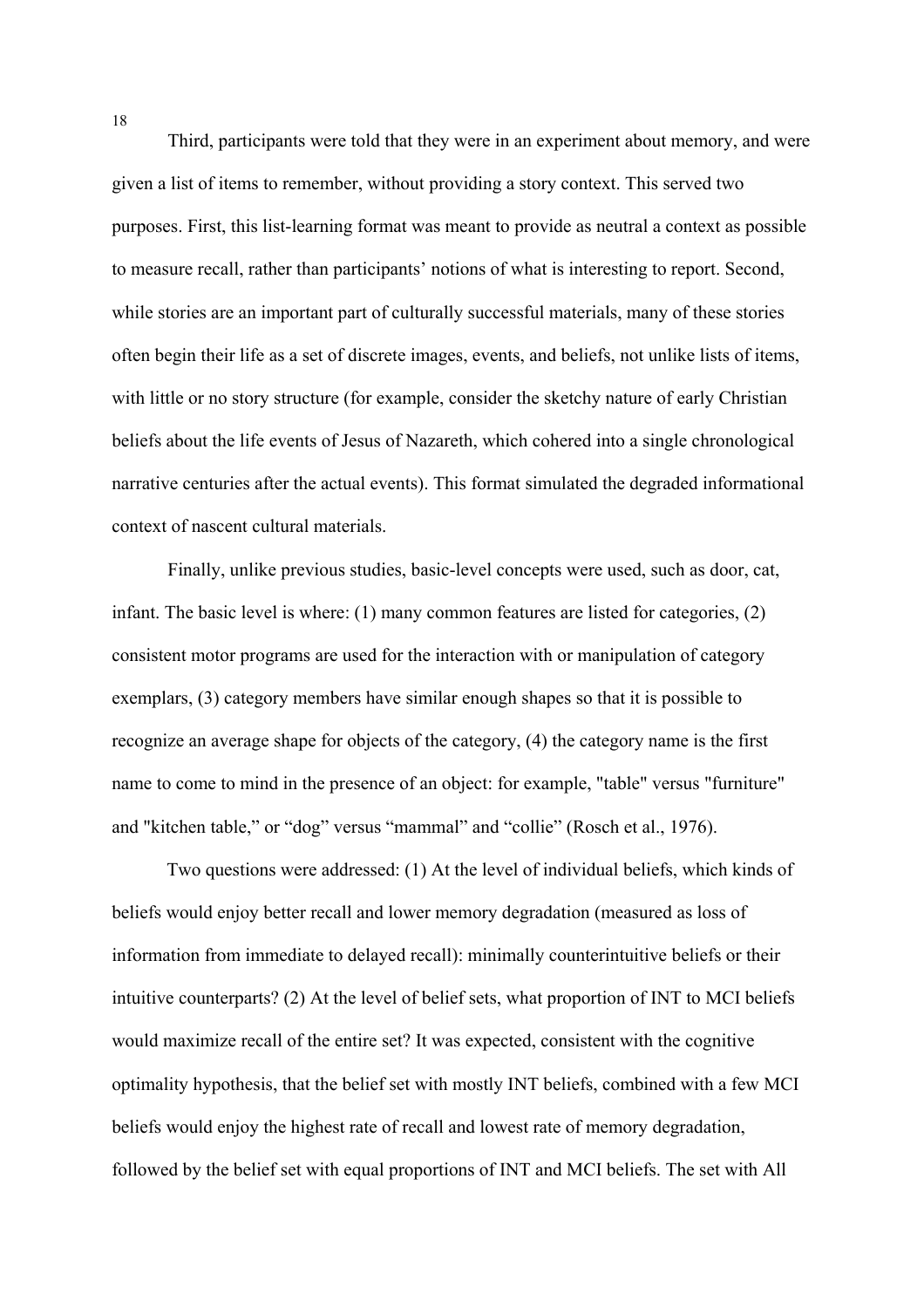INT beliefs would be third, and the one with too many MCI beliefs would generate the lowest rate of recall and the highest rate of degradation.

 A complex pattern of recall emerged for intuitive and minimally counterintuitive beliefs. First we consider the recall rates at the level of individual beliefs. Unlike the findings of Barret and Nyhof (2001), and Boyer & Ramble (2000), intuitive beliefs showed better recall rates than minimally counterintuitive beliefs. This was the case immediately, as well as after a one-week delay. The only exception to this pattern was when counterintuitives made up the majority of beliefs, in which case there were no differences in recall rates. Because the two kinds of beliefs were matched, i.e., each term in each belief was equally likely to occur in an intuitive and counterintuitive belief, we can conclude with relative confidence that it was the intuitiveness factor, not other unknown factors left to vary, that contributed to the recall advantage of the intuitives.

We have subsequently replicated this finding with a different set of ideas (Norenzayan & Atran, 2001a) where a sharper distinction was made between counterintuitive ideas and ideas that are intuitive but bizarre, and between degrees of counterintuitiveness. Participants received ideas that were (1) intuitive and ordinary (2) intuitive but bizarre (3) minimally counterintuitive (4) maximally counterintuitive. Results revealed a linear effect of intuitiveness on recall-- immediately as well as a week later: intuitive ideas enjoyed the highest rate of recall, and maximally counterintuitive ideas received the lowest rate of recall. An analogous experiment is underway with Yucatec Maya participants who live in a traditional, semi-literate society in rural Mexico. This experiment will allow us to test the cross cultural generality of these findings, as well as to examine possible cultural variation in the cognitive processes of cultural transmission.

How can we account for this pattern of results? Note that one important difference between our experiments and those of Barrett & Nyhof (2001) and Boyer & Ramble (2000) is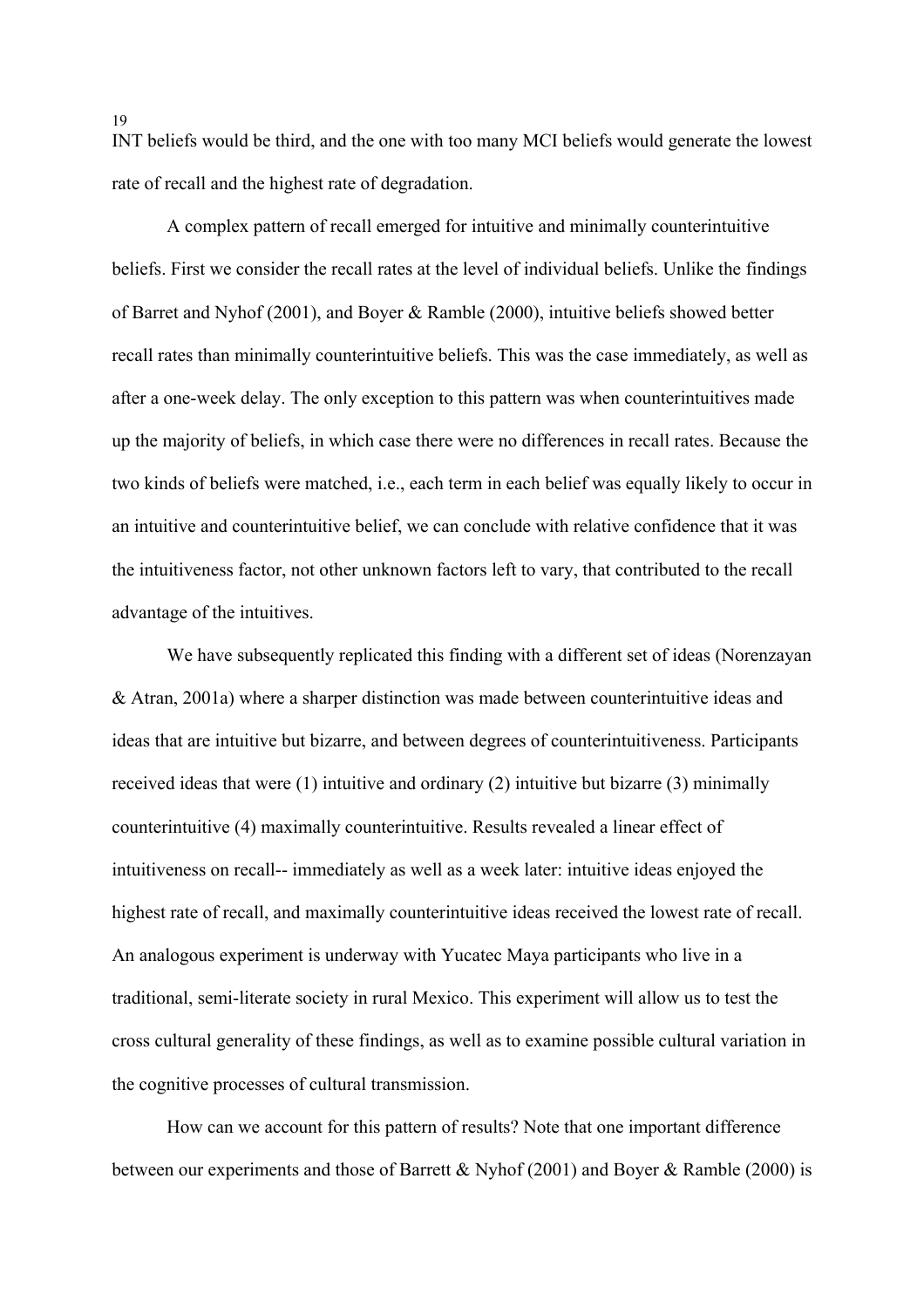that in this study, participants were not led to expect nonnatural events (as in listening to a science fiction tale), and were not motivated to tell an interesting story. In such a context in which people expect that information will conform to a natural course of events, they are likely to attend to and remember beliefs that are consistent with ontological assumptions. This process would break down when the majority of the to-be-remembered beliefs are minimally counterintuitive. In such a situation, it is possible that people develop the expectation that the task is about recalling nonnatural events, or about reporting the "interesting stuff". As a result, intuitive beliefs would loose their privileged status and recall would be no different for intuitive and minimally counterintuitive beliefs. Under such conditions, it may even be possible to reverse the phenomenon, such that minimally counterintuitive beliefs are better recalled, as we saw earlier. This explanation has the virtue of accounting for both the findings of Barrett and Nyhof and Boyer and Ramble, and the findings of the current study. But it remains a speculation waiting to be tested experimentally.

 An intriguing finding that converges with the findings of Barrett and Nyhof (2001) and Boyer & Ramble (2000) was that minimally counterintuitive beliefs were more cognitively resilient than intuitive ones, in that they degraded at a lower rate after immediate recall. This is despite the fact that overall, the former had a lower recall rate than the latter. Thus, minimally counterintuitive beliefs may have a potent survival advantage over intuitive beliefs: once processed and recalled, they degrade less than intuitive ones. It is easy to see how this difference in cognitive resilience may be a significant factor in cultural survival. The disadvantage in recall (at least under the conditions set in this study) may be offset by resilience, so that over numerous generations of transmission, an idea that is less remembered, but also less degradable, can, in some situations, prevail over an idea that is initially remembered well, but then eventually dies out because of a higher rate of degradation.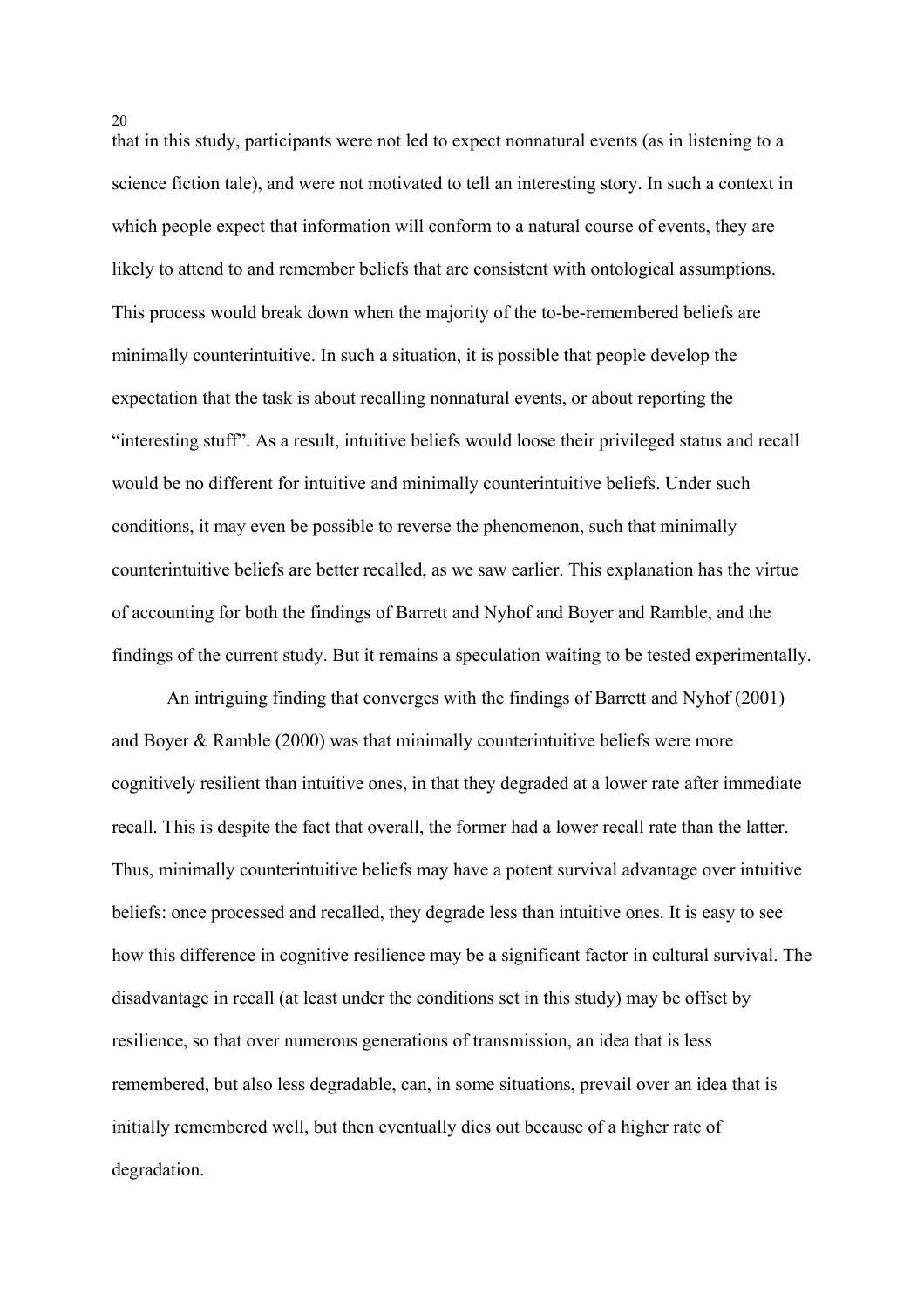The picture that emerged at the level of belief sets confirmed that cognitive optimality at this level is at least as important as at the individual belief level. The effect of belief proportions on delayed recall followed an inverted U-shaped curve. The belief set that was mostly intuitive, combined with a few minimally counterintuitive ones had the highest rate of delayed recall and the lowest rate of memory degradation over time. This is the recipe for a successful cultural belief system, and it is the cognitive template that characterizes most popular folktales and religious narratives. The "equal proportions" belief set had moderate memorability. Critically, the belief set with a majority of minimally counterintuitive beliefs had the lowest rate of delayed recall, and the highest level of memory degradation. Indeed, this is a cognitive template that is rarely encountered in culturally successful materials. We suggest that narratives with such template may have been introduced by cultural innovators, but failed to pass the test of memorability. As a result they faded from culture. Thus, the way natural and nonnatural beliefs are combined is crucial to survival of a belief system.

Even though the concern of this chapter is not to elucidate memory processes per se, but to examine the role of memory in generating culturally stable materials, it is possible to offer some informed speculation about the cognitive processes that might render the majority intuitive belief set more memorable and resilient. One explanation is that minimally counterintuitive beliefs, because of their minimal incongruity with ontological assumptions, are surprising and interesting. Despite the fact that they themselves are not as memorable as intuitive beliefs, they may serve the purpose of drawing attention to the entire belief set in which they are embedded. They encourage paying more attention to the belief set as a whole, and to think about it more often over time. The majority intuitive beliefs, supported by ontological assumptions and theories, then do the actual conceptual work by enhancing overall recall. Thus, a cognitive bootstrapping may be in operation between a minority of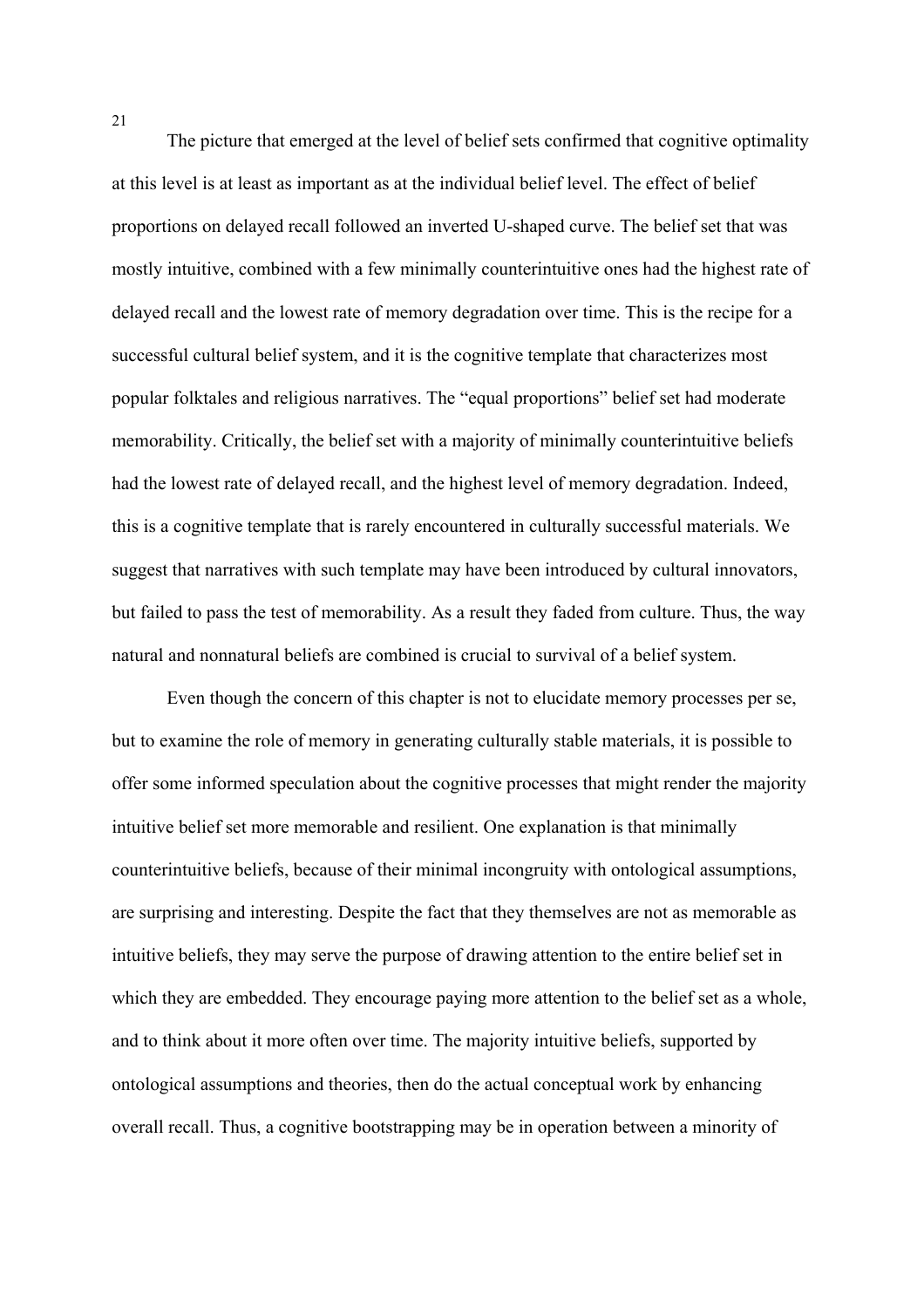counterintuitives and a majority of intuitives. The former draw interest, the latter ensure recall over time.

However this process is highly dependent on the particular mix of beliefs. It works as long as minimally counterintuitive beliefs exist in small proportions. Once their proportion increases to very high levels, the belief set becomes too incongruent. It looses its capacity to arouse surprise and interest. In addition, because of the massive inconsistency with ontology, it also becomes harder to recall and transmit. If this reasoning is correct, then we can make the following prediction: assuming that immediate recall is a rough measure of initial "interestingness," immediate recall (interestingness) of the counterintuitives should predict delayed recall of the intuitives, but not when the counterintuitives are in the majority. This was indeed the case. Immediate recall of the minimally counterintuitive beliefs predicted delayed recall of the intuitive beliefs in the "majority intuitive" condition, and in the "equal proportions" condition, but not in the "majority counterintuitives" condition.

Beyond Cognition: The Role of Emotions in the Transmission of Cultural Beliefs So far in our discussion, we have been treating the transmission of beliefs in folktales, myths, and religious systems, as if the psychological processes that guide such transmission are the same for all culturally important materials. In fact, our discussion has been based on the proposal that folktales, religions, and other cultural beliefs are continuous on the cognitive dimension. That is, we have reviewed evidence that these cultural beliefs exploit the same cognitive operations based on intuitive ontologies and domain-specific theories of physics, biology, and mind.

This may indeed be the case, but we believe that a critical psychological difference still exists between religious and non-religious cultural materials. Nonnatural religious beliefs seem to draw emotional commitment like no other beliefs. People feel deeply committed to them. In fact, the purely cognitive analysis of belief transmission that we have presented so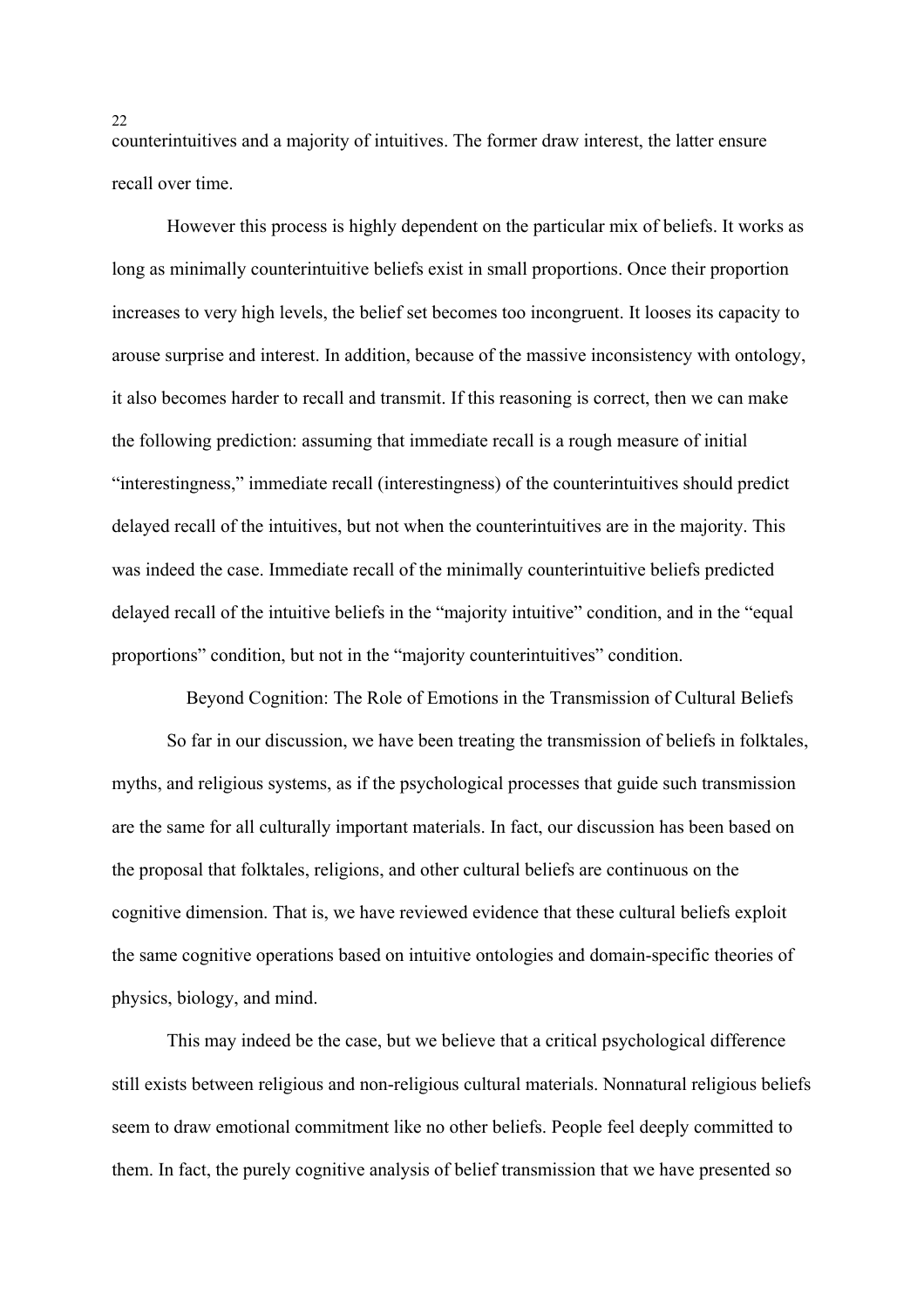far would lead us to conclude that ontological violations in the Road Runner or in Beauty and the Beast are indistinguishable from those in a religious narrative. But Moses receiving the word of God, the Immaculate Conception, and the Prophet Mohammad ascending to Heaven do not seem to have the same psychological status as Wile E. Coyote being suspended in air, the Magic Mirror in the Beauty and the Beast, or a prophet holding an ordinary conversation with his people. Unlike nonnatural beliefs in folktales and cartoons, or natural occurrences in religious narratives, nonnatural religious beliefs evoke profound epistemological and emotional commitment, and coordinate group emotions to such an extent that people may even sacrifice their lives for these beliefs. How can we explain this phenomenon?

We propose that a possible explanation for the emotional grounding of nonnatural religious beliefs may lie in the way the human mind and human cultures have coevolved to resolve one of the most intractable problems that has been with us since we attained selfconsciousness: awareness of mortality. As has been argued extensively elsewhere (Greenberg, et al., 1990; Solomon, Greenberg, & Pyszczynski, this volume), many aspects of culture and commitment to group life seems to be organized to a large extent so that people are able to manage the debilitating consequences of the awareness and fear of death. Thus, experimentally inducing mortality salience leads to more positive evaluations of ingroup members, more negative evaluation of outgroup members, and leads to a heightened sensitivity to threats to one's own cultural worldview (Greenberg et al., 1990). Awareness and fear of death may also be an emotional foundation of religion (Feuerbach, 1843/1972, Freud, 1915/1957, Bloom, 1992). The scholar of ancient religions Walter Burkert (1996, p. 31) thinks so, when he writes, "the utmost seriousness of religion is linked to the great overriding fear of death. The value of religion, manifest in the forms of religion's cultural transmission and in the insiders' confessions, is that it deals with the "ultimate concern" and thus fits the biological landscape."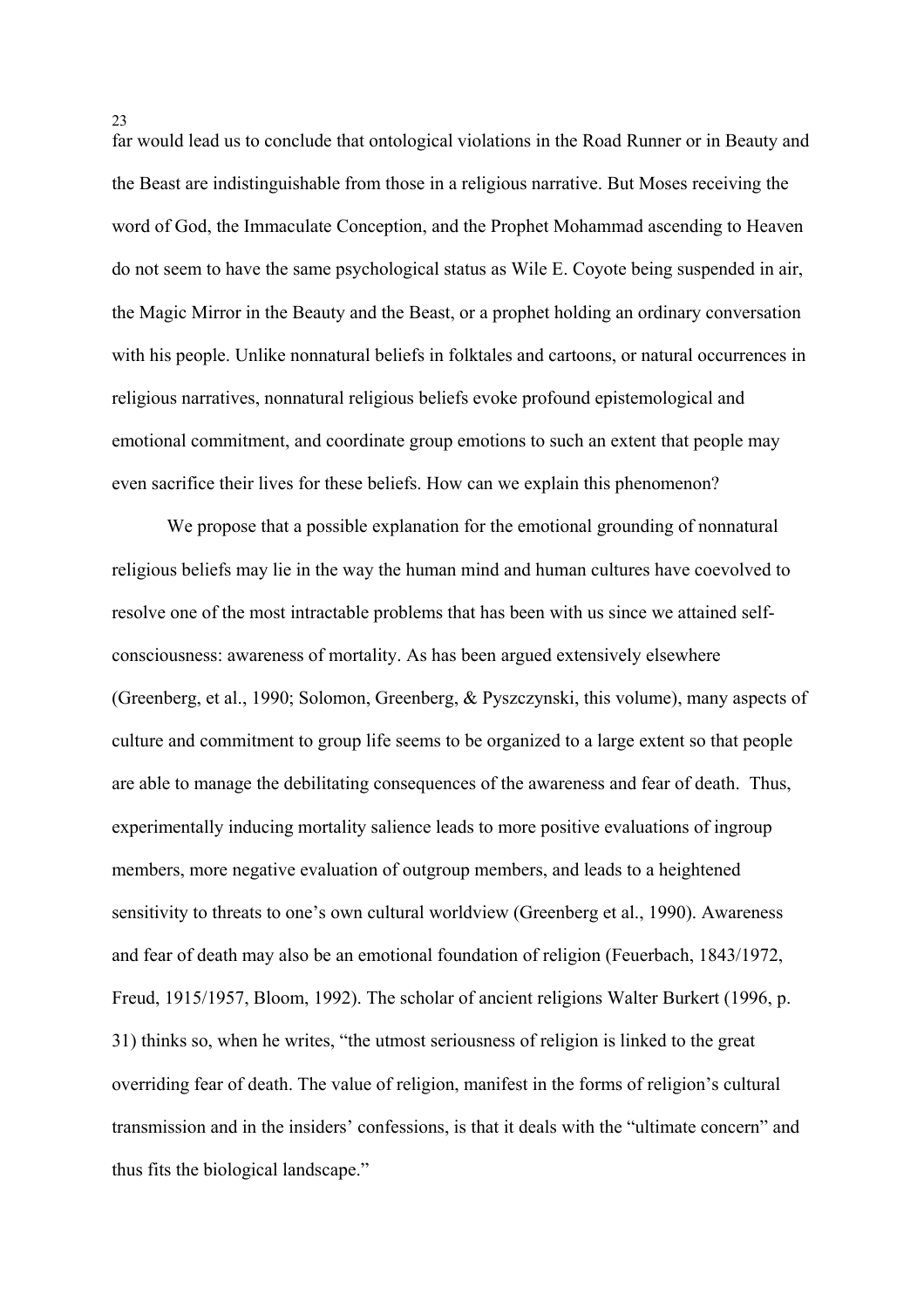Consistent with this idea, recently we have found that inducing mortality salience directly affects religious commitment as well. Compared to control group participants who were asked to reflect on their favorite foods, experimental group participants who were asked to reflect on their own death reported to be more religious and were more likely to say that they believe in God (Norenzayan & Atran, 2001b).

We speculate that nonnatural beliefs, unlike those grounded in intuitive ontologies, offer a seeming causal resolution to the existential fear of death by evoking possible worlds of avoidance. Thus, nonnatural beliefs may be psychologically privileged under conditions where peoples' everyday common sense fails, as when people are faced with the reality of their and their family members' imminent mortality. Because the ordinary causal understanding of intuitive ontologies fails to deliver a resolution to this existential problem, people construct and accept a psychological realm that goes beyond the ordinary and appeals to the extraordinary. To reprieve cognition from constant attention to the factually unresolvable and attention-arresting anxieties of everyday life, there must be a countervailing emotional faith that people share in counterfactual and counterintuitive resolutions.

We propose the hypothesis that awareness of mortality -- and perhaps other emotionally eruptive existential anxieties for which there appears to be no rational expectation of resolution, such as vulnerability (to injustice, pain, dominance), loneliness (abandonment, unrequited love) or catastrophe (disease, sudden loss) -- should cause people to become cognitively susceptible to seek, encode, recall, and transmit information that goes beyond rational or intuitive understanding. This includes beliefs in supernatural entities that intervene to solve (the humanly insolvable) problems of humankind.

Conclusion: Alternative Scenarios of Cultural Transmission

We have found that under ordinary conditions and over at least a one-week period, natural beliefs enjoy a recall, and hence transmission advantage over nonnatural beliefs that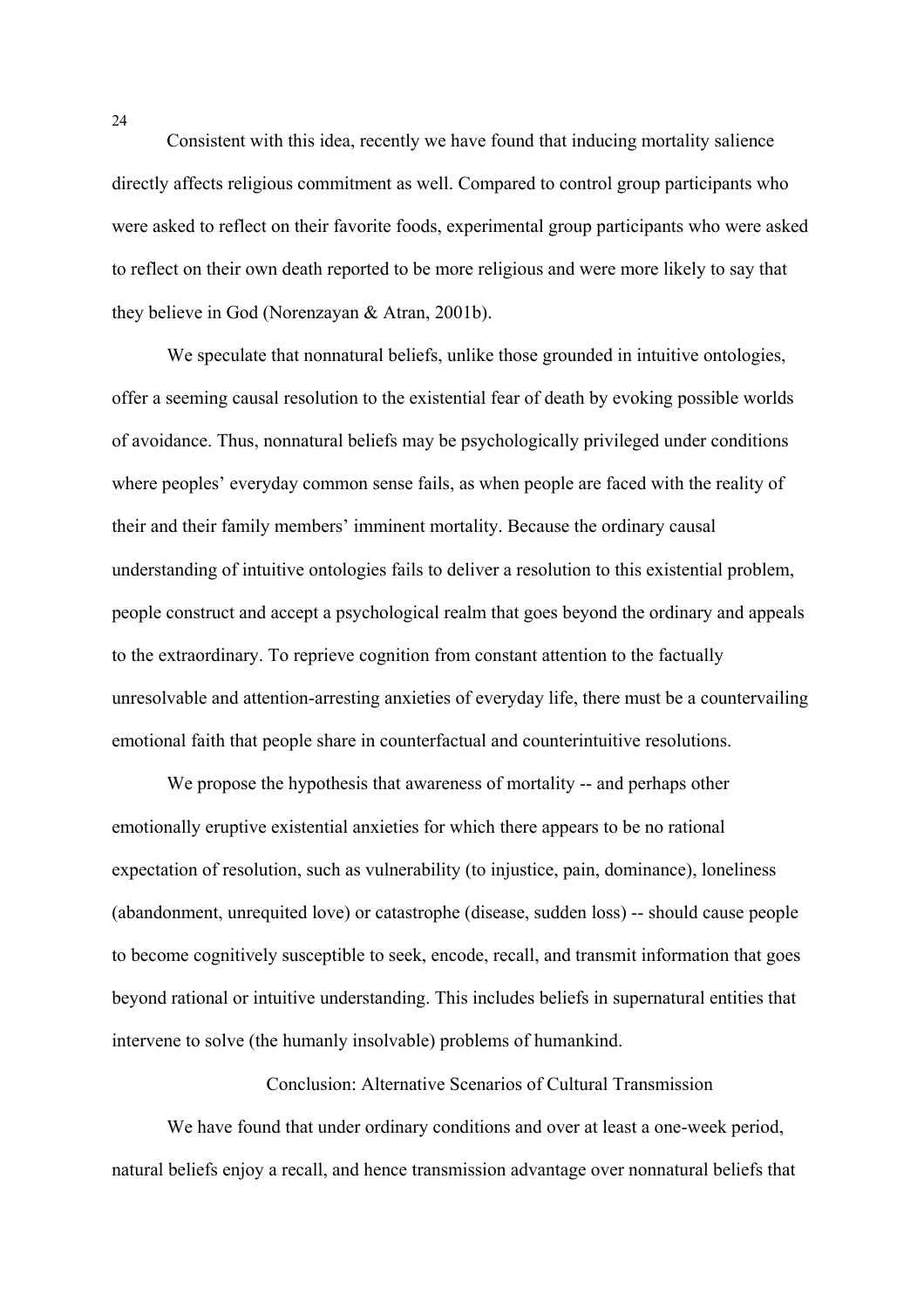are minimally counterintuitive. This raises the question as to why narratives that have achieved a cultural level of distribution--tales, myths, religious beliefs--invariably contain nonnatural beliefs? Is there a psychological explanation for the success of this form of cultural beliefs?

One answer is provided in the data we described above. Nonnatural beliefs, as long as they come in small proportions, help people remember and presumably transmit the intuitive statements. A small proportion of nonnatural beliefs give the story a mnemonic advantage over stories with no nonnatural beliefs at all or with far too many nonnatural beliefs, just like moderately spiced-up dishes have a cultural advantage over bland or far too spicy dishes. Just as spices in and of themselves may have little nutritional value but help one consume nutritious food, nonnatural beliefs may have little psychological value, but may help one remember and transmit beliefs that do have psychological value. This represents the first alternative scenario of cultural transmission: the cognitive route. Here, cultural innovators start with natural propositions, then spice up their narratives with nonnatural propositions making the narratives culturally attractive. Over multiple generations of trial and error, those belief systems that evolve this cognitive form enjoy a transmission advantage over others and eventually achieve cultural stability. This route may describe how folktales evolve in a culture. The typical cultural innovator of the cognitive route is the storyteller; its setting is around the campfire or the dinner table, and its ontological violations are for cognitive effect.

The second scenario of cultural transmission is the reverse of the first. This second possibility is that under some conditions, nonnatural beliefs (of the minimally counterintuitive kind) enjoy a transmission advantage, for example when consumers of cultural materials have reason to expect that the cultural narratives will follow a nonnatural course (Barret & Nyhof, 2001; Boyer & Ramble, 2000). This may also happen if it turns out that even though nonnatural beliefs are less memorable in the absolute sense, they degrade at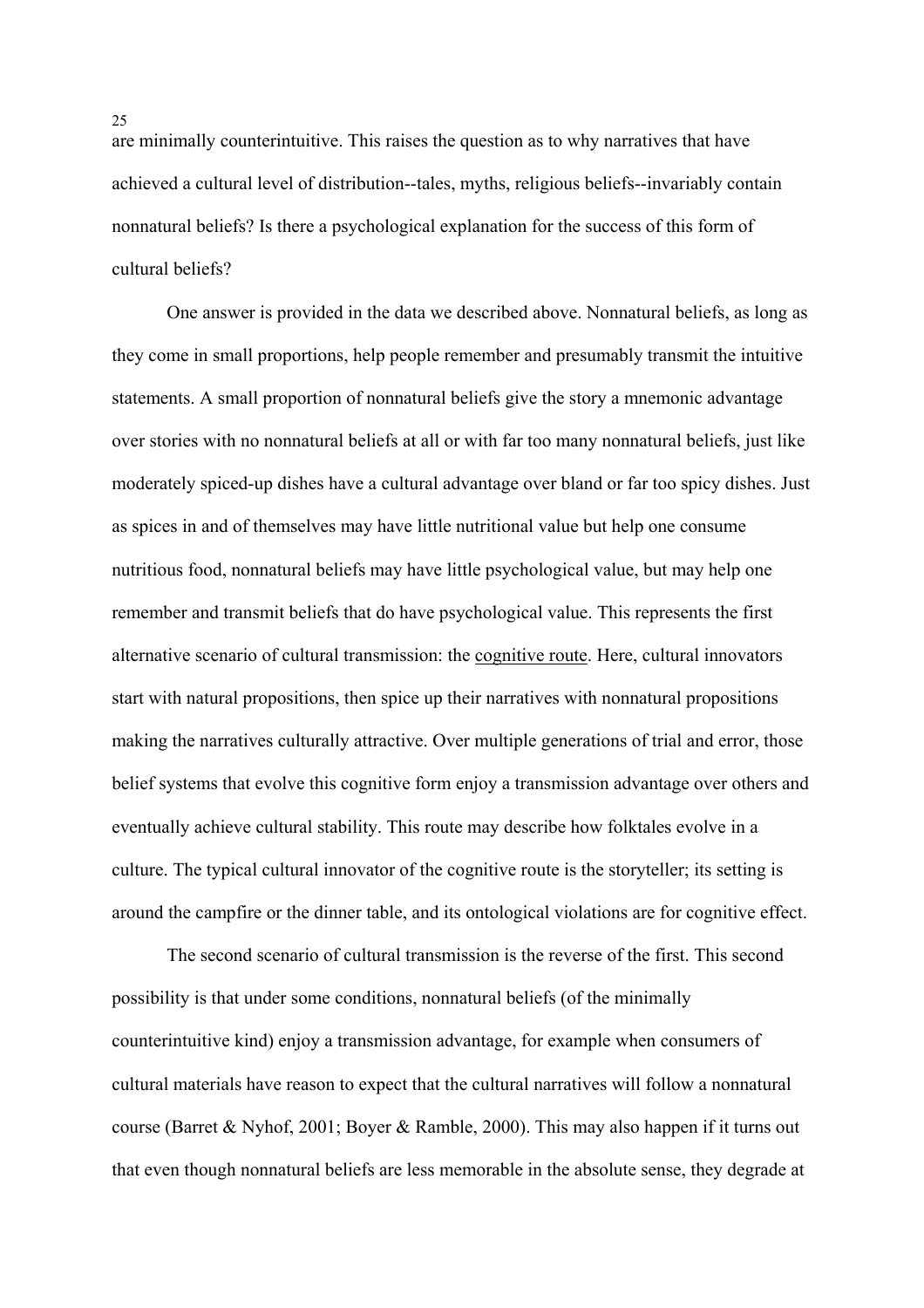a slower rate, as hinted by the evidence we have. More importantly, in this second emotional route to cultural transmission, cultural innovators, faced with powerful existential anxieties of their group members, invoke nonnatural narratives that "transcend" common sense and offer seeming resolutions to these fears. Then the cultural innovators embed their nonnatural narratives within intuitive causal understandings, making the narratives comprehensible and communicable. Over multiple generations of trial and error, those belief systems that evolve this second cognitive form enjoy a transmission advantage over others and eventually achieve cultural stability. We speculate that this process may be a critical functional motivation for religious thought. The typical cultural innovator of the emotional route is the shaman and the prophet. Its setting is death as a result of disease, natural disasters, and war. Its ontological violations are for emotional effect.

Both routes—the cognitive and the emotional—may occur independently in the way all kinds of cultural beliefs emerge. Moreover, even though the outcome they produce may look cognitively similar in the way natural and nonnatural beliefs are combined, the origin, emergence, and the underlying psychological processes that support these routes may be quite different.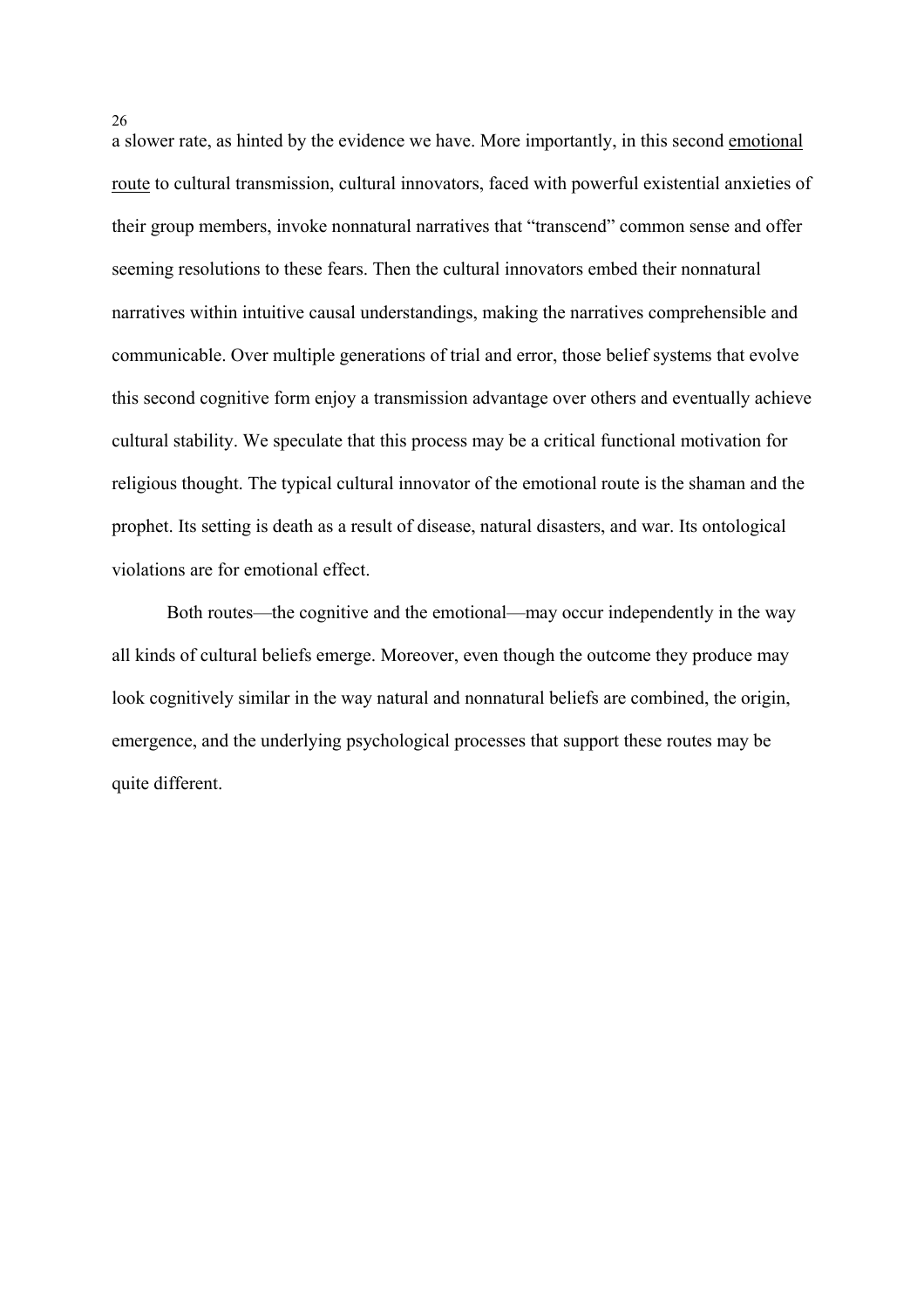#### References

 Atran, S. (1990). Cognitive foundations of natural history. New York: Cambridge University Press.

 Atran, S. (1996). Modes of thinking about living kinds: Science, symbolism, common sense. In D. Olson & N. Torrance (eds.), Modes of thought. New York: Cambridge University Press.

 Atran, S. (1998). Folkbiology and the anthropology of science: Cognitive universals and cultural particulars. Behavioral and Brain Sciences 21:547-609.

 Atran, S., & Sperber, D. (1991). Learning without teaching: Its place in culture. In L. Tolchinsky-Landsmann (Ed.), Culture, schooling and psychological development. Norwood: Ablex.

 Avis, J., & Harris, P. L. (1991). Belief-desire reasoning among Baka children. Child Development, 62, 460-467.

 Baillargeon, R. (1998). Infants' understanding of the physical world. In M. Sabourin & F. Craik & M. Robert (Eds.), Advances in Psychological Science (Vol. 2, pp. 503-509). London: Psychology Press.

 Barret, J. L., & Nyhof, M. A. (2001). Spreading nonnatural concepts: The role of intuitive conceptual structures in memory and transmission of cultural materials. Journal of Cognition and Culture, 1(1), 69-100.

Barret, J. L., & Keil, F. (1996). Conceptualizing a non-natural entity:

Anthropomorphism in God concepts. Cognitive Psychology, 31, 219-247.

 Bartlett, F. A. (1932). Remembering: A study in experimental psychology. Cambridge: Cambridge University Press.

 Berlin, B. (1992). Ethnobiological classification: Principles of categorization of plants and animals in traditional societies. Princeton: Princeton University Press.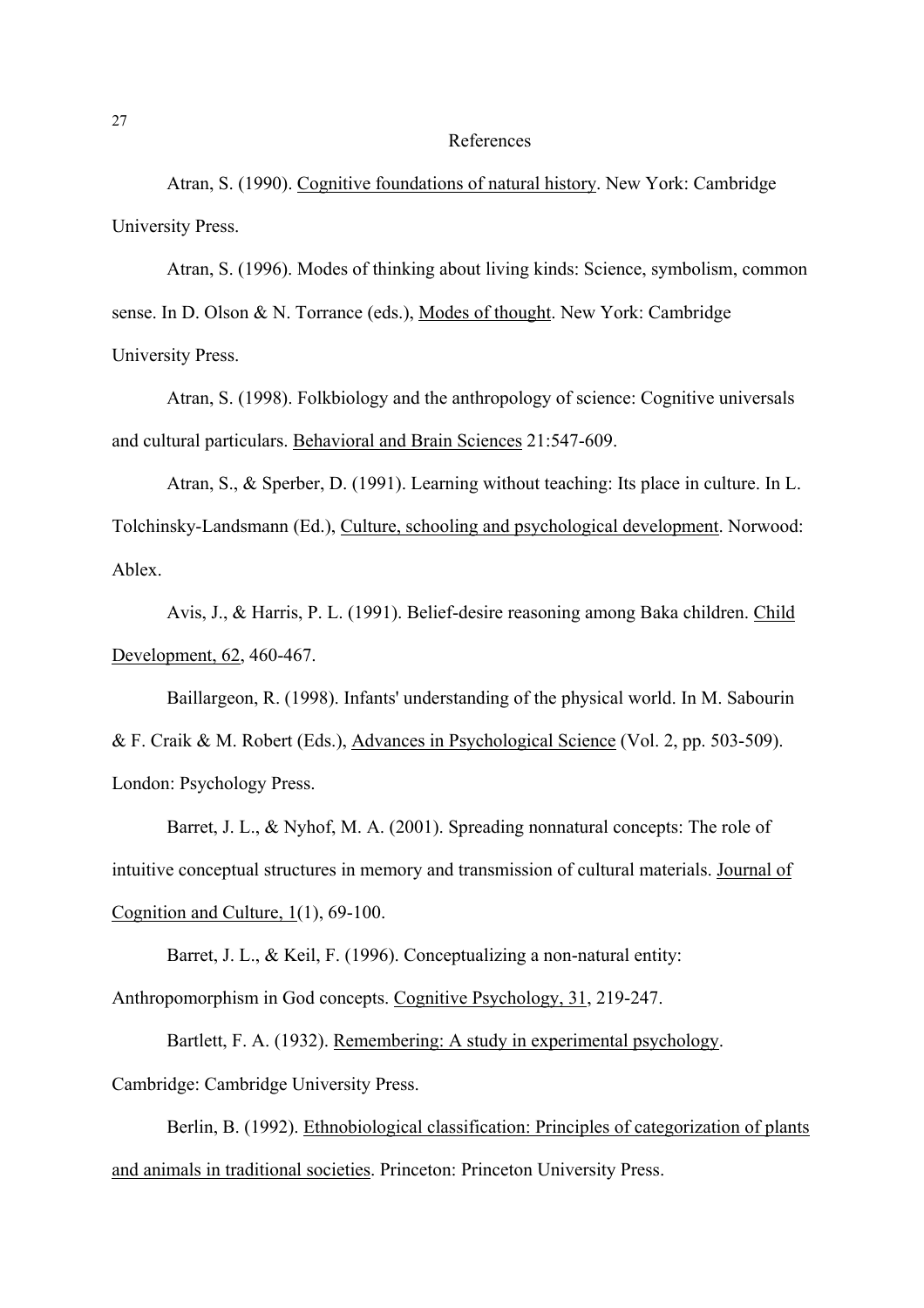Berlin, B., Breedlove, D., & Raven, P. (1973). General principles of classification and nomenclature in folk biology. American Anthropologist, 74, 214-242.

Bloom, H. (1992). The American religion. New York: Simon and Schuster.

Boyd, R., & Richerson, P. J. (1985). Culture and the evolutionary process. Chicago: University of Chicago Press.

 Boyer, P. (1992). Explaining religious ideas: Outline of a cognitive approach. Numen, 39, 27-57.

 Boyer, P. (1994a). The naturalness of religious ideas. Berkeley: University of California Press.

 Boyer, P. (1994b). Cognitive constraints on cultural representations: Natural ontologies and religious ideas. In L. A. Hirschfeld & S. A. Gelman (Eds.), Mapping the Mind: Domain specificity in cognition and culture (pp. 391-411). New York: Cambridge University Press.

 Boyer, P., & Ramble, C. (2000). Cognitive templates for religious concepts: Crosscultural evidence for recall of counter-intuitive representations. Unpublished manuscript.

 Burkert, W. (1996). Creation of the sacred: Tracks of biology in early religions. Cambridge, MA: Harvard University Press.

Campbell, D. T. (1974). Evolutionary epistemology. In P. A. Schilpp (ed.), The

philosophy of Kark Popper (pp. 413-463). La Salle, IL: Open Court.

Carey, S., & Spelke, E. (1994). Domain-specific knowledge and conceptual change.

In L. A. Hirschfeld  $& S. A.$  Gelman (Eds.), Mapping the mind: Domain specificity in

cognition and cognition. Cambridge: Cambridge University Press.

 Cavalli-Sforza, L. L., & Feldman, M. W. (1981). Cultural transmission and evolution: A quantitative approach. Princeton: Princeton University Press.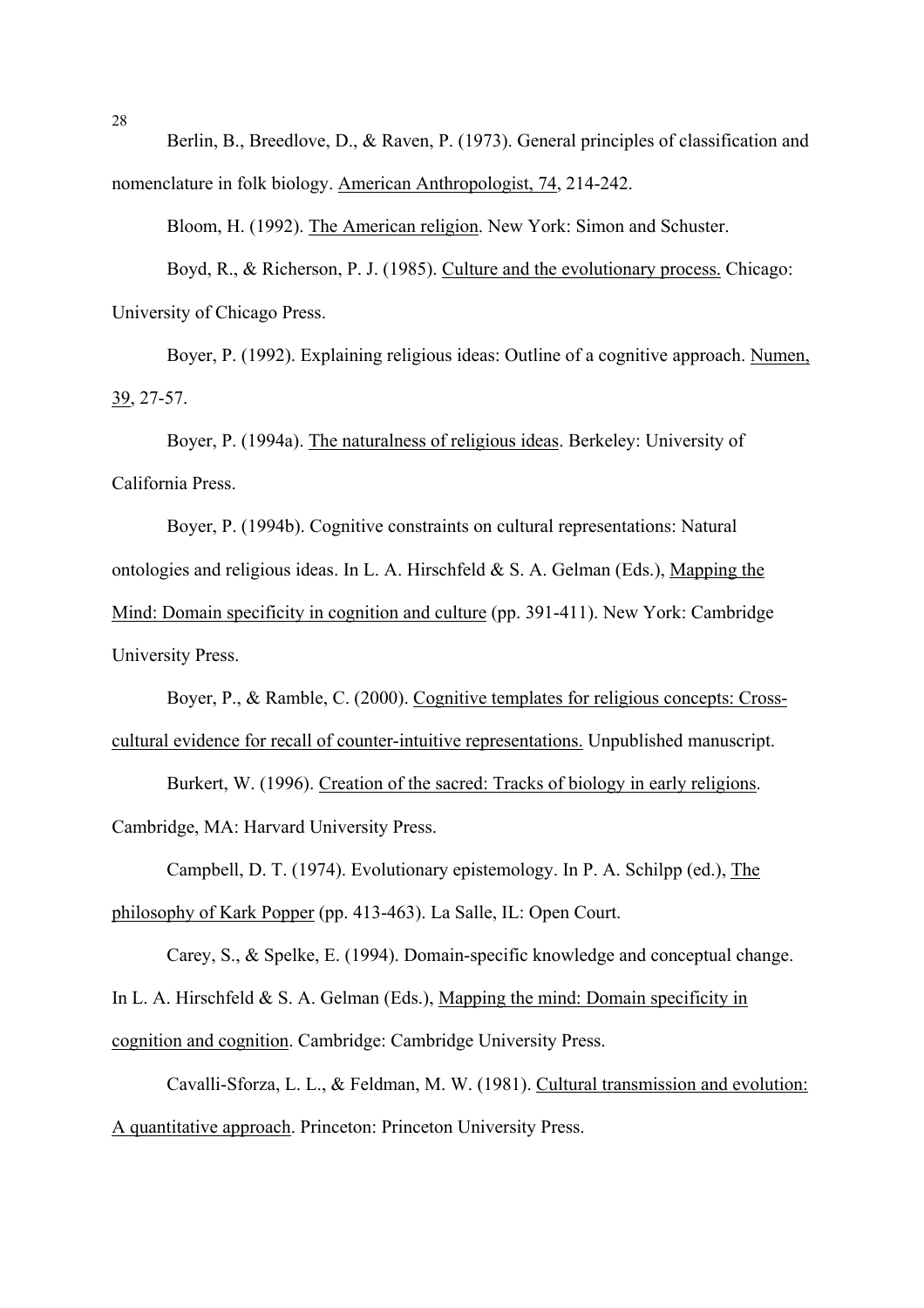Choi, I., Nisbett, R.E., & Norenzayan, A. (1999). Causal attribution across cultures: Variation and universality. *Psychological Bulletin, 125*, 47-63.

Dawkins, R. (1982). The extended phenotype. Oxford: Oxford University Press.

 Feuerbach, L. (1972). The fiery book: Selected writings of Ludwig Feuerbach. Garden City, New York: Anchor Books (Das Wesen des Christentums originally written 1843).

 Flavell, J. H., Zhang, X.-D., Zou, H., Dong, Q., & Qui, S. (1983). A comparison of the appearance-reality distinction in the People's Republic of China and the United States. Cognitive Psychology, 15, 459-466.

 Freud, S. (1957). Thoughts for the time on war and death. In J. Strachey (ed.) The standard edition of the complete psychological works of Sigmund Freud, vol. 14. London: The Hogarth Press (originally written in 1915).

 Gardner, D., Harris, P. L., Ohmoto, M., & Hamazaki, T. (1988). Japanese children's understanding of the distinction between real and apparent emotion. International Journal of Behavioral Development, 11, 203-218.

 Geertz, C. (1975). On the nature of anthropological understanding. American Scientist, 63, 47-53.

 Gelman, S. A., & Hirschfeld, L. A. (1998). How biological is essentialism? In D. L. Medin & S. Atran (Eds.), Folkbiology. Cambridge, MA: MIT Press.

 Keil, F. (1989). Concepts, kinds, and cognitive development. Cambridge: Bradford Book/MIT Press.

 Keil, F. (1994). The birth and nurturance of concepts by domains: The origins of concepts of living things. In L. Hirschfeld  $& S.$  Gelman (Eds.), Mapping the mind: Domain specificity in cognition and culture. New York: Cambridge University Press.

 Kelly, M. H., & Keil, F. (1985). The more things change...: Metamorphoses and conceptual structure. Cognitive Science, 9, 403-416.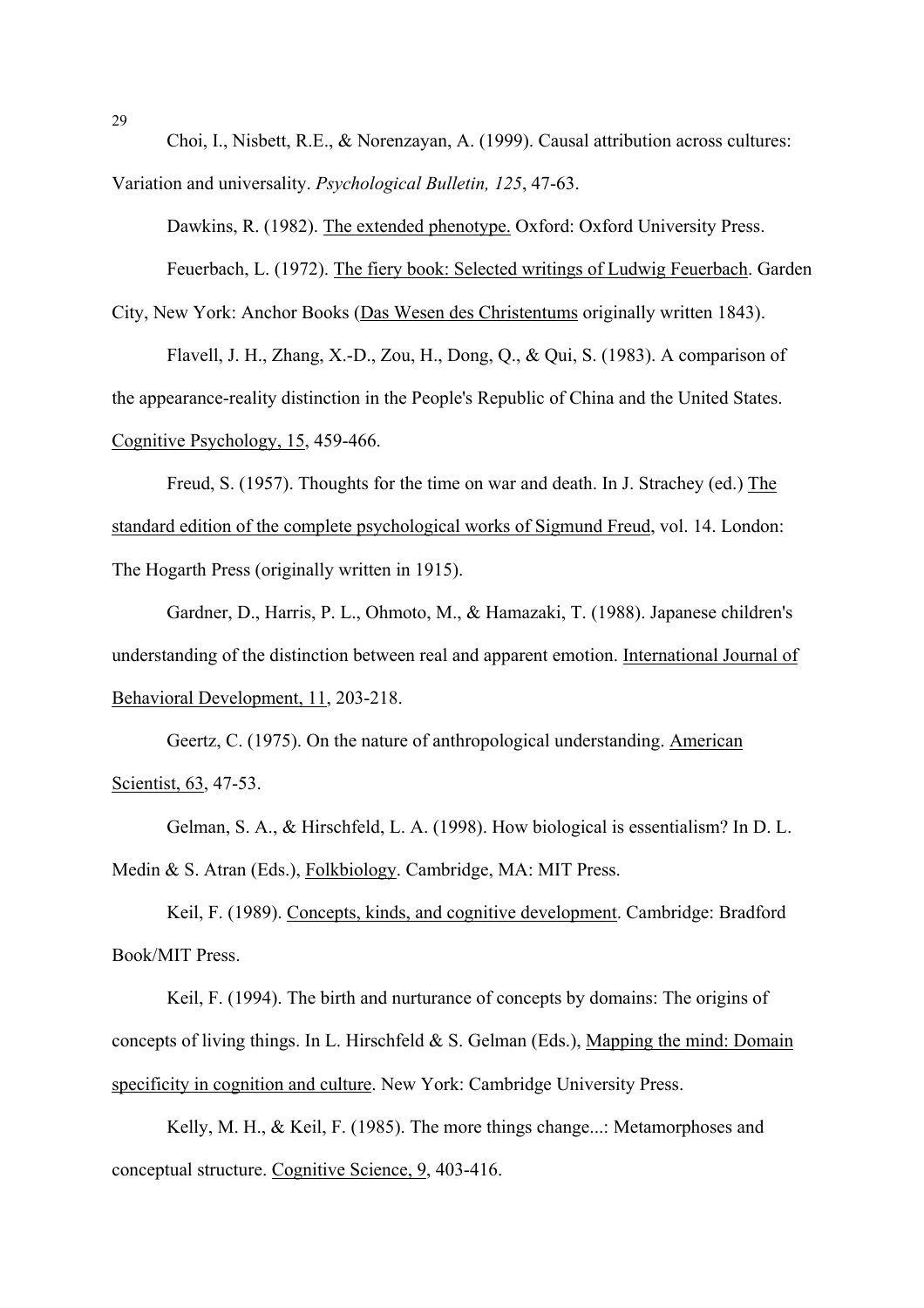Kintsch, W., & Greene, E. (1978). The role of culture-specific schemata in the comprehension and recall of stories. Discourse Processes, 1, 1-13.

 Leslie, A. M. (1982). The perception of causality in infants. Perception, 11, 173-186. Leslie, A. M. (1994). ToMM, ToBY, and agency: Core architecture and domain specificity. In L. A. Hirschfeld  $& S. A.$  Gelman (Eds.), Mapping the mind: Domain

specificity in cognition and culture. Cambridge: Cambridge University Press.

 Lillard, A. S. (1998). Ethnopsychologies: Cultural variations in theories of mind. Psychological Bulletin, 1, 3-32.

 Lloyd, G. E. R. (1996). Science in antiquity: the Greek and Chinese cases and their relevance to problems of culture and cognition. In D. R. Olson & N. Torrance (Eds.), Modes of thought: Explorations in culture and cognition (pp. 15-33). Cambridge: Cambridge University Press.

Medin, D. L., & Atran, S. (Eds.). (1999). Folkbiology. Cambridge, MA: MIT Press.

 Norenzayan, A., & Atran, S. (2001a). The role of memory in the cultural transmission of natural and nonnatural beliefs. Unpublished manuscript, University of Illinois, Urbana-Champaign.

 Norenzayan, A., & Atran, S. (2001b). [The effect of mortality salience on religious commitment]. Unpublished raw data.

 Peng, K., & Nisbett, R. E. (1998). Cross-cultural similarities and differences in the understanding of physical causality. In M. Shield (Ed.), Proceedings of the Seventh Interdisciplinary Conference on science and culture. Frankfort, KY: Kentucky State University Press.

 Rosch, E., Mervis, C., Grey, W., Johnson, D., & Boyes-Braem, P. (1976) Basic objects in natural categories. Cognitive Psychology 8:382-439.

Spelke, E. S. (1990). Principles of object perception. Cognitive Science, 14, 29-56.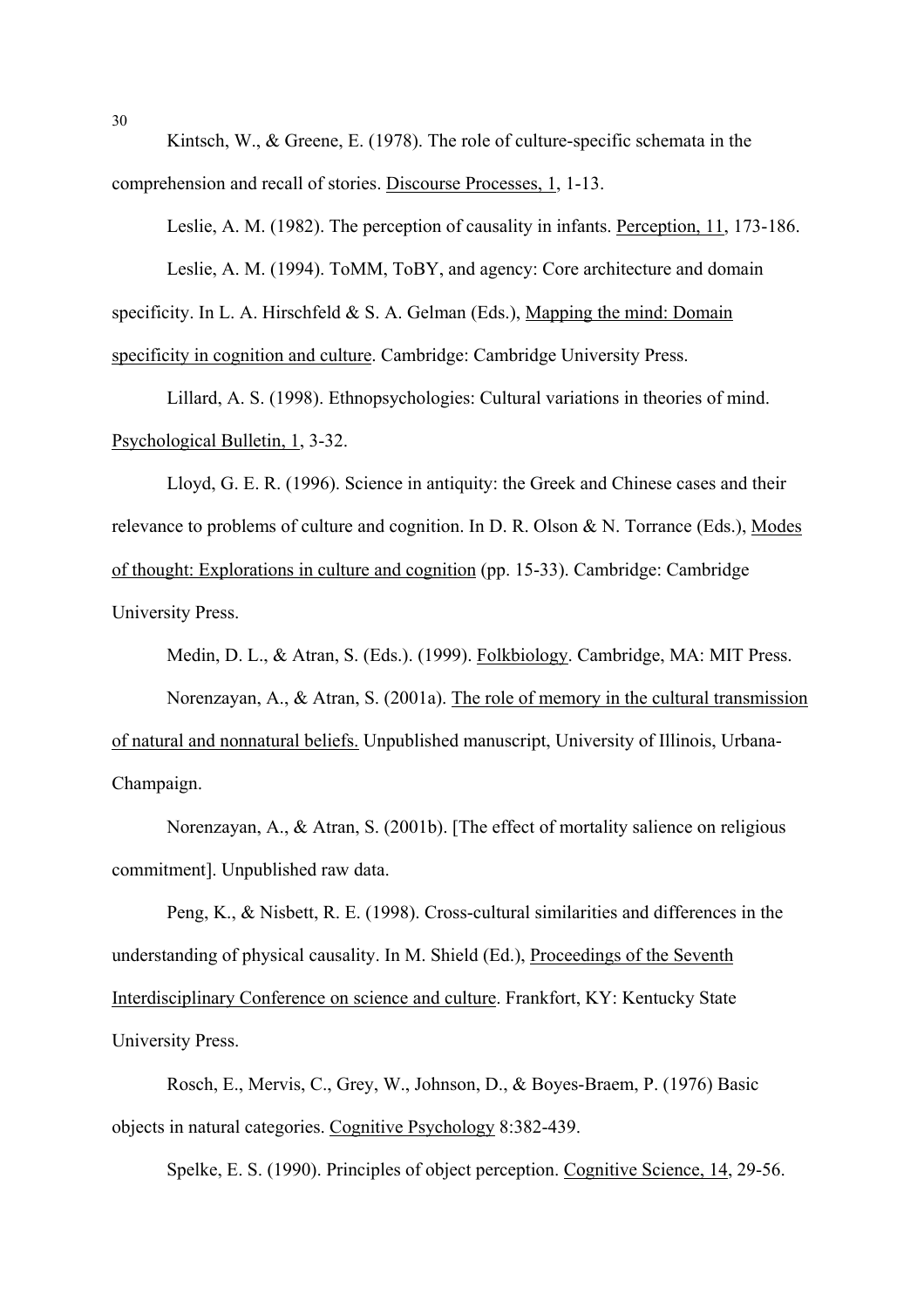Sperber, D. (1975). Rethinking symbolism. Cambridge: Cambridge University Press. Sperber, D., & Wilson, D. (1986). Relevance: Communication and cognition.

Cambridge, MA: Blackwell.

Sperber, D. (1990). The epidemiology of beliefs. In C. Fraser G. Gaskell (eds), The social psychological study of widespread beliefs (pp. 25-44). Oxford: Clarendon Press.

 Sperber, D. (1996). Explaining culture: A naturalistic approach.Cambridge, MA: Blackwell.

Wellman, H. M. (1990). The child's theory of mind. Cambridge: MIT Press.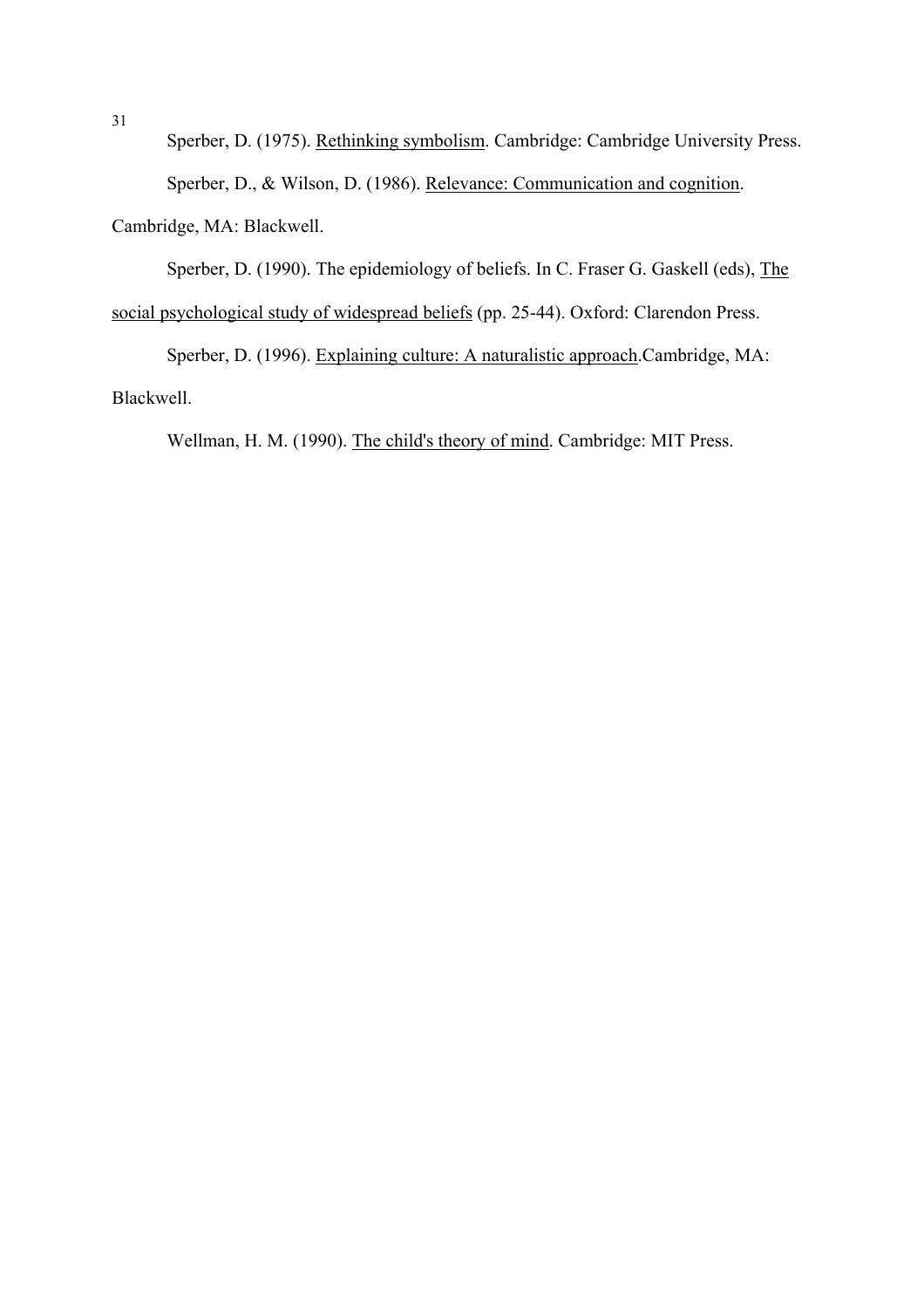# Acknowledgments

 We would like to thank Brian Malley for his instrumental contribution to conducting the study reported in this chapter. Thanks also to Andrea Patalano and Jeffrey Sanchez-Burks for their helpful comments on an earlier draft.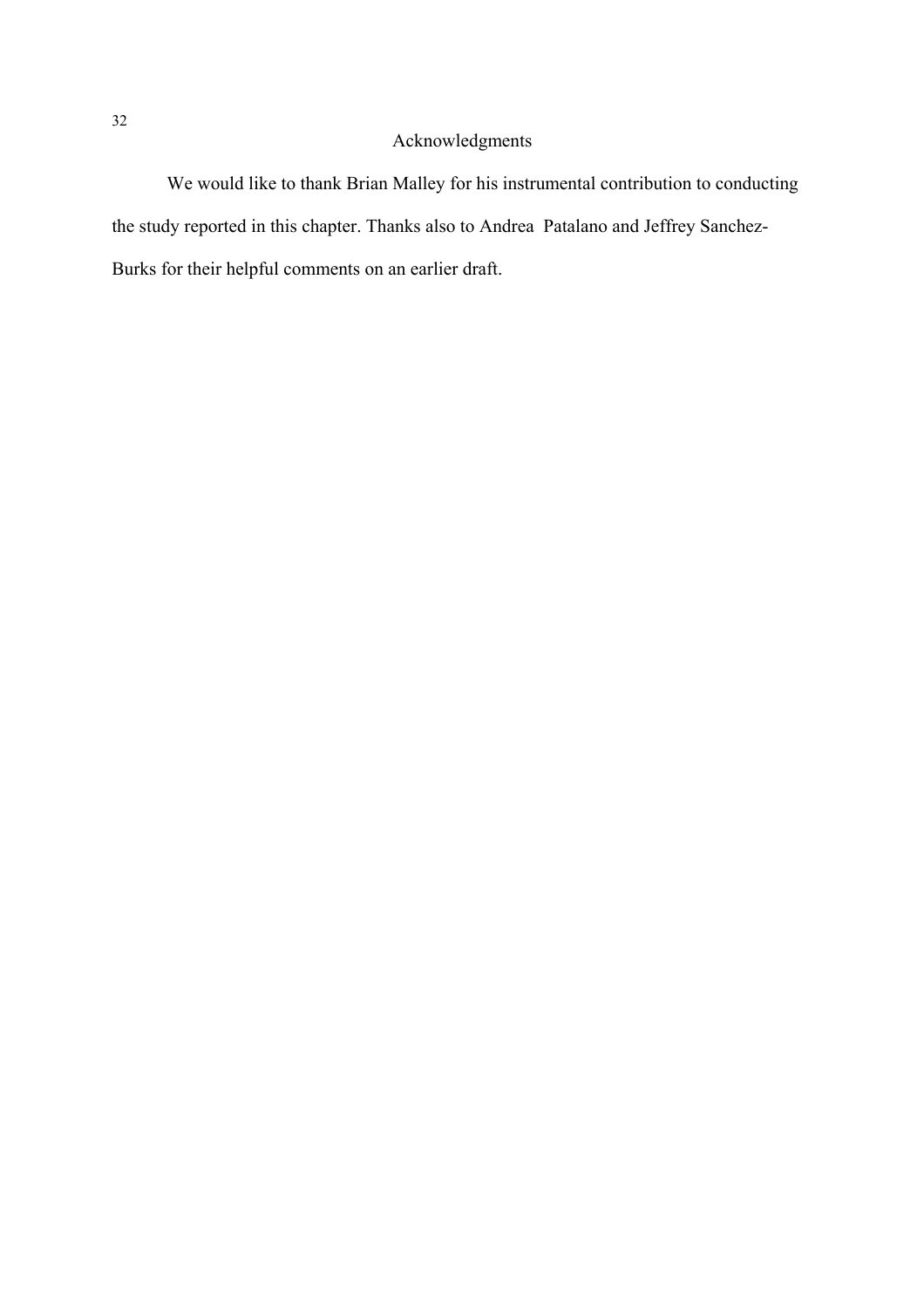



**Immediate Recall**